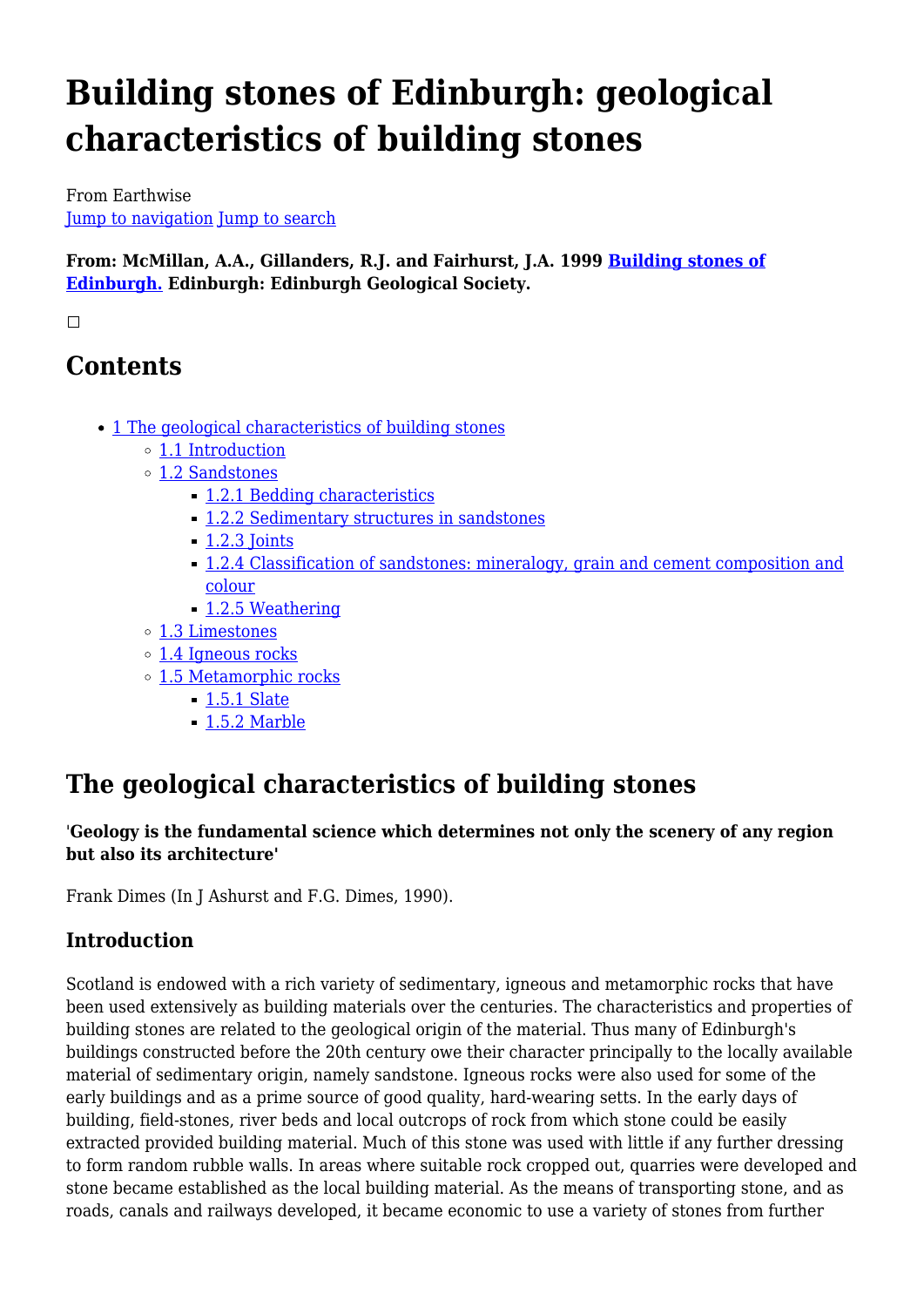afield for general domestic, industrial and commercial use.

Sedimentary rocks are formed by the accumulation of sediment, undergoing natural compaction, dewatering and cementation over a long time. The process of sedimentation may take place in a variety of depositional environments, for example in deserts, rivers, lakes and seas. Common rock types include conglomerate, sandstone, siltstone, mudstone and coal. Sedimentary rocks also include salt, formed by the process of evaporation of lakes and shallow inland seas, and limestone, formed by the accumulation of calcareous organic remains. Sediments may vary in grain-size from clay particles (< 1/256 mm) to boulders (> 256 mm). Many different grain-size classifications have been proposed. This series of articles generally follows the geological (sedimentological) definitions of the British Geological Survey.

Sediments may be derived from previously existing rocks, organisms and vegetation. Changes in the environment during deposition and variations in the incoming sediment produce layers or beds of rocks of differing characteristics. Minerals taken into solution by surface and ground water are redeposited as precipitates or crystals, cementing the grains or fragments of sediment together. Progressive burial produces compaction in the sediment that eventually becomes lithified into rock. Shrinkage of the drying sediments and movement of the earth's crust create joints perpendicular to the bedding planes which separate the layers of rock. Thus the constructional properties and characteristics of sedimentary rocks depend upon the particles, the cements and the spacing of the bedding planes and joints. The combinations of these widely varying factors produce a wide range of sedimentary rocks, many of which are unsuitable as constructional stone for building but may have other applications. For example some shales and mudstones provide the raw material for brickmaking.

### **Sandstones**



Categories of roundness for sediment grains and suitability for mortar.



Degree of sorting and suitability for mortar.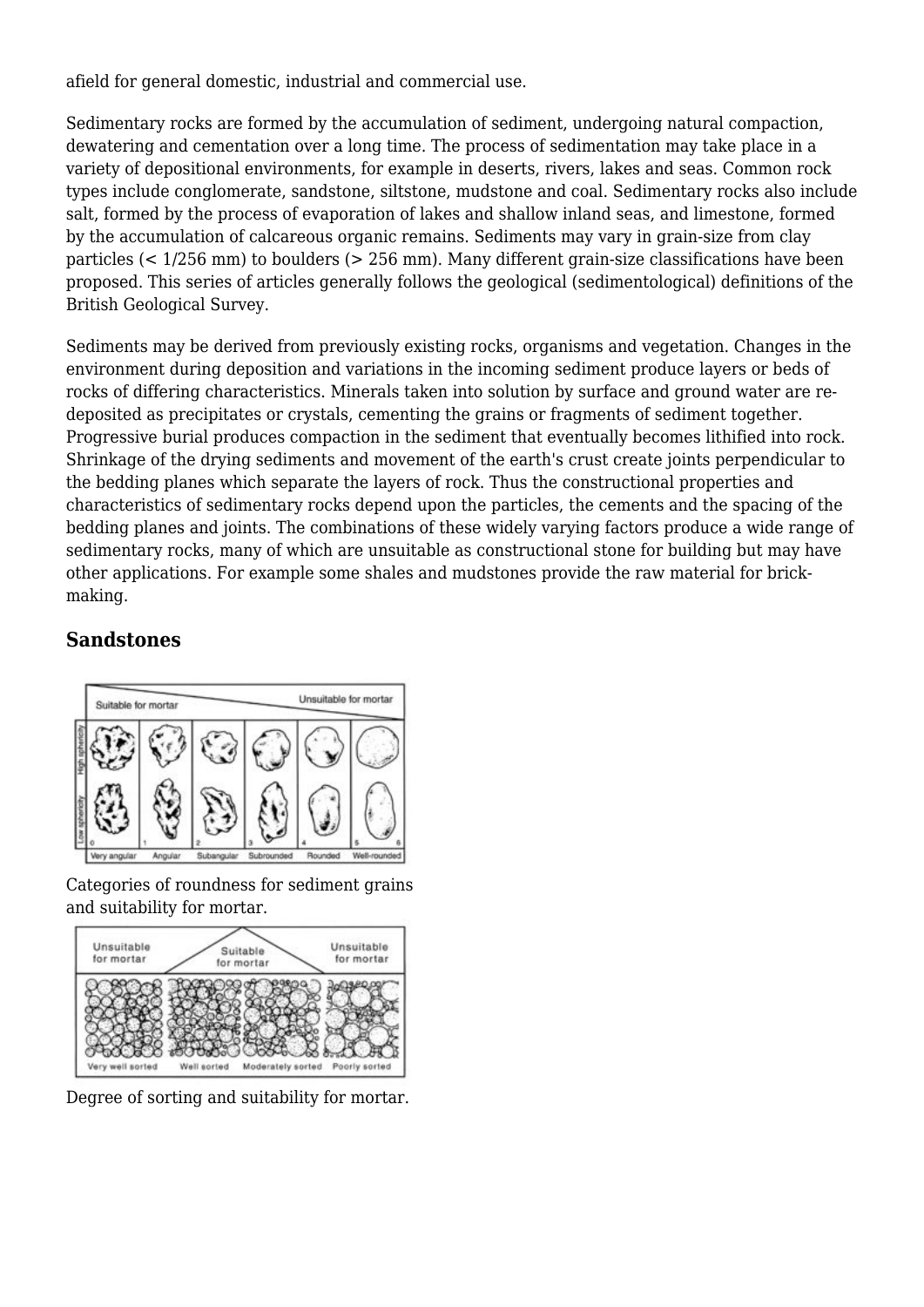| Phi<br>units      | Clast or<br>crystal<br>size in mm<br>kog scale | Sedimentary<br>clasts |        | Volcaniclastic<br>fragments | Crystalline rocks<br>Igneous, Meternorphic<br>or Sedimentary |
|-------------------|------------------------------------------------|-----------------------|--------|-----------------------------|--------------------------------------------------------------|
| ۰                 | 256 -                                          | <b>Boulders</b>       |        | Blocks & bombs              | Vary coarse grained                                          |
|                   |                                                | Cobbles               | Ġ      |                             |                                                              |
| 唱                 | 66.                                            |                       | R      |                             |                                                              |
| 4                 | $16 -$                                         | Pobbles               | А<br>٧ |                             |                                                              |
|                   |                                                |                       | Ε<br>L | Lapiti                      | Coarse-prained                                               |
| 4.                | ă                                              |                       |        |                             |                                                              |
| $-1$              | 2                                              | Granules              |        |                             |                                                              |
|                   |                                                | Very-coarse sand      |        |                             |                                                              |
| $\mathbb{D}$<br>1 | $-1 -$<br>0.5                                  | Coarse sand           | Š      |                             | Medium-grained                                               |
|                   | (1/2)                                          | Medium sand           | А      |                             |                                                              |
| z                 | 0.25<br>(1/4)                                  | Fine sand             | N      | Coarse-ash grains           | Fine-grained                                                 |
| э                 | 0.125<br>(1/8)                                 | Very-line sand        | D      |                             |                                                              |
| s. .              | 0.032<br>(1/32)                                |                       |        |                             |                                                              |
| ٠                 |                                                | Sit<br>0.004          | м      |                             |                                                              |
|                   | (1/256)                                        |                       | U      | Fine-ash grains             | Very-line-grained                                            |
|                   |                                                |                       | D      |                             |                                                              |
|                   |                                                | Clay                  |        |                             |                                                              |

A scale of grade and class terms for clastic sediments. Based on Wentworth, C.K. 1922. Geological Journal Vol 30 377-392.

The dominant rock type used in Edinburgh's buildings is sandstone. Sandstones originate as unconsolidated loose grains of sand deposited on the seabed, in coastal and desert dunes, on beaches or by rivers. The grain-size of sandstone ranges in diameter from about 1/32mm to 2mm. The composition of the grains reflects the composition of the source rocks and the physical and chemical resistance to weathering of the constituent minerals. The texture, grain shape and sorting of sandstones is affected by the mode of transportation of the grains, for example by water or wind.

The geological characteristics of shape and sorting apply equally to unconsolidated sediments and to their lithified (rock) equivalents. Wind is often a good agent for sorting the sand, so that the range of particle sizes is small: the best-sorted sands tend to be those which have been transported and deposited by winds in deserts. These sands are also characterised by well-rounded grains. Note, however that a geologically well sorted sand is commonly considered to be poorly graded in quarry operator's terminology. When considering the suitability of sand for mortar it is important to assess both particle shape and degree of sorting. Generally angular, moderately sorted sands are best. A moderately sorted sand is considered to be well graded (i.e. with a normal particle distribution and median grain size of about  $0.5 - 0.6$ mm).

Compositional maturity of a sandstone is defined by the constituent minerals which are determined by the source and agent of transport of the sand. Sands that are rich in chemically stable minerals, such as quartz (silica), are said to be mature. Sands with a wide range of mineral constituents, including a high proportion of clay minerals (complex silicates), are both texturally and compositionally immature. Sandstones suitable for use as building stone commonly consist of strong, chemically stable, particles of colourless quartz or light buff and pink feldspar. However the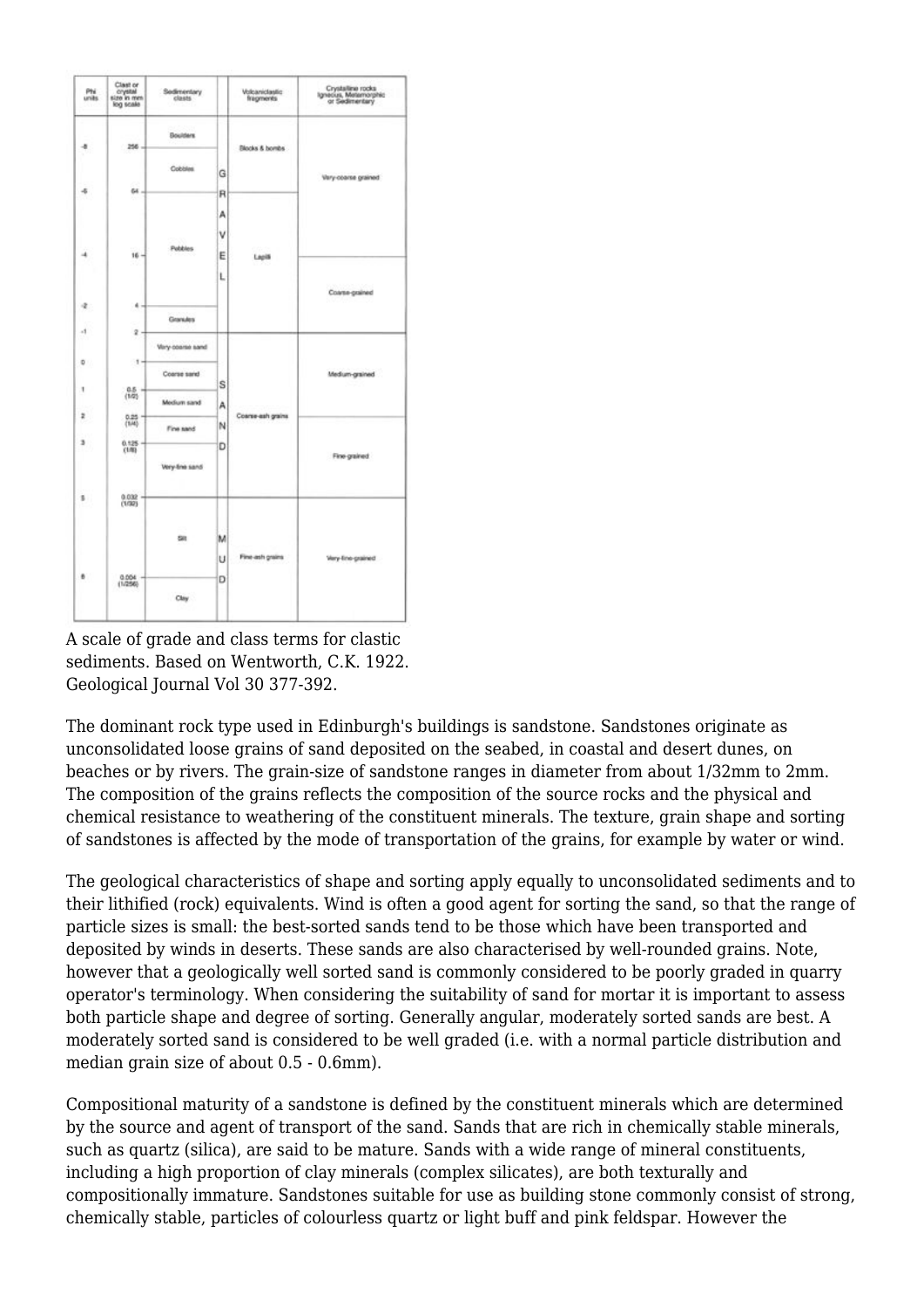presence of particles of weaker minerals is not uncommon. An example is the flaky silicate mineral, mica, each flake reflecting light and giving a lustre to the fresh stone.

#### **Bedding characteristics**



Cross-bedded Carboniferous Polmaise sandstone (Stirlingshire), Teviot Medical School, Edinburgh.

The natural sequence in which sediments are deposited results in the youngest layer lying at the top and the oldest at the bottom (the 'principle of superposition'), providing the sedimentary pile is not disturbed or overturned by some external force. In building works it is often desirable to simulate this natural arrangement of sediment layers by laying stone 'in bed' and the 'right way up'. This is because the stone is not only better equipped to take imposed loads at right angles to its natural bed but also has the potential to weather better. When used in buildings, stratified stone is most resistant to compressive forces if laid with the bedding horizontal. 'The stone thus placed is best able to resist atmospheric disintegration and occupies in the artificial structure a similar position to that which it originally occupied in nature'.' There are circumstances, in the building of arches and corbels, where this arrangement is undesirable for structural reasons. Examples include edge bedded arch blocks in which the planar edge forming the length of each block is aligned parallel to the natural bedding. Each block is rotated a few degrees to form a curved arch. The visible surface of each arch block, thus exposes the natural bedding at an angle between horizontal and vertical. The extreme case where the block is laid 'on cant' with vertical bedding on the exposed face (also known as end bedding) is often seen in columns. Face bedded blocks, where the exposed face is parallel to the bedding, may suffer from de-lamination.

| Bed thickness: geological definition |                                                            | Architectural use                             | <b>Notes</b>                                      |  |
|--------------------------------------|------------------------------------------------------------|-----------------------------------------------|---------------------------------------------------|--|
|                                      | Very thickly bedded                                        |                                               | Beds may be massive<br>(without internal          |  |
| 5 metre -----                        | Administration and an electric expension<br>Thickly bedded | Ashlar.<br>and sculpture.                     | lamination) or<br>laminated                       |  |
| 0.3 metre ------                     | <br>Medium bedded                                          |                                               | Beds suitable for                                 |  |
| 0.1 metre --------------------       |                                                            | ------------                                  | building may<br>contain internal                  |  |
| 2020/01/2                            | Thinly bedded                                              | Sculpture panels;<br>Paving                   | thinly bedded or<br>laminated structure           |  |
| to mm -                              | Very thinly bedded                                         | bmitts does a seat a previ-<br>Roofing flags: | (e.g. flagstones)<br>そうそうせい ひんしょうほう               |  |
|                                      |                                                            | <b>Floor tiling</b>                           |                                                   |  |
| 50 mm -                              | <b>*************************</b><br>Thickly laminated      | -----------------------                       |                                                   |  |
|                                      |                                                            |                                               | Individual laminations<br>unsuitable for building |  |
|                                      | Thinly laminated                                           |                                               |                                                   |  |

Terminology of bed thickness and typical architecture use.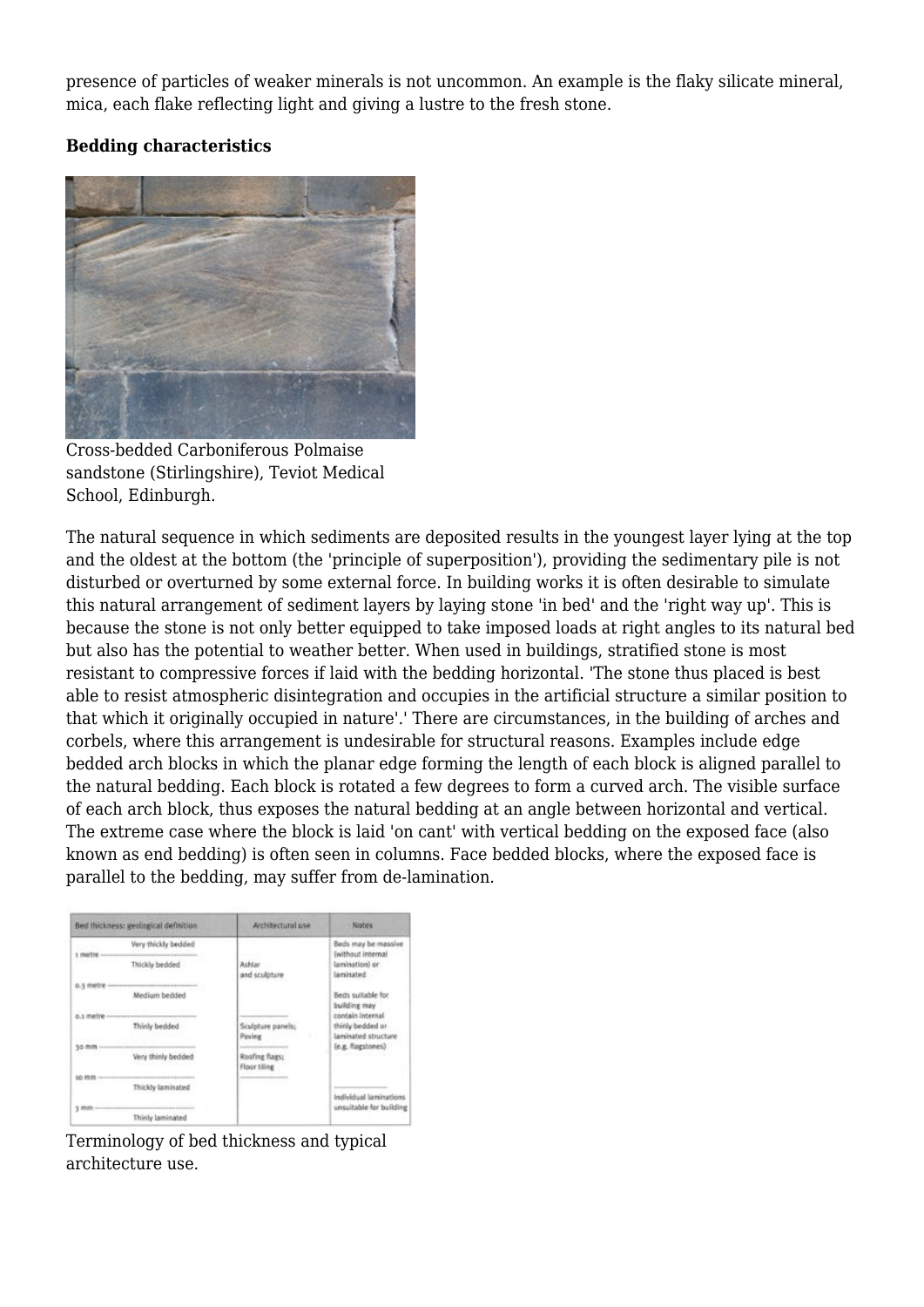

Water-lain sandstone in Hailes Quarry, Slateford, Edinburgh. The fresh surfaces of rock clearly demonstrate characteristic wispy, black, carbonaceous, ripple laminae, a feature frequently seen in buildings constructed of this stone. The tools used included picks and wedges. The latter have been driven vertically into 'back' joints at the back of a bed. BGS Photograph P216874. C3114 (c.1926).

During the formation of the sandstone, the lapse of time between one layer of sediment being laid down and another is represented by a lateral discontinuity in the structure, known as a bedding plane, separating one bed of rock from another. Each bed can be sub-divided into smaller units and the thickness of the unit to be described as a bed may depend upon the context in which the term is used. Beds may be many metres in thickness but below an arbitrary lower limit of 10 mm thickness the units are known as laminations. Some medium- to thick-bedded sandstones have internal lamination which may render them unsuitable for polished ashlar but suitable for squared rubble work e.g. Hailes Quarry.

Flagstones are laminated sandstones which split along bedding planes to produce slabs of uniform thickness up to 70mm. They have been quarried, mainly in the Northern Isles, Caithness and Angus for use as paving stones or roofing slabs. Many quarries in central Scotland supplied both thinly bedded sandstone for pavement and thicker beds for ashlar or rubble work. Hailes Quarry, for example, was noted for the production of laminated sandstone which was used extensively in Edinburgh for stairs, landings and paving stones. Other parts of the quarry yielded stone suitable for rubble work in walls. A freestone is a massive, medium- to thick-bedded sandstone in which no internal lamination is apparent and which can be worked with equal ease in all directions. Historically this was frequently referred to as 'Liver Rock'. Often, but not necessarily, the stone has a uniform appearance. The best unstratified stone from Craigleith, Edinburgh was described as 'Liver Rock'. However, it was a hard sandstone, difficult to excavate and dress. In the 19th century architects took much trouble, not only carefully to specify sandstones of varying bed thickness and durability, but also to note how they were to be used. This is exemplified by the detailed specifications recorded in the Director's Minute Book (1823) for the construction of **The Edinburgh Academy** [85], Henderson Row:

'The whole Ruble stone will be got from Craigleith or Hailes Quarry. The Portico steps and whole landing within the Portico... and all the other stair steps and landings will be executed with the best Craigleith stone... The hearth of fireplaces and the Floors of the small entrance lobbies will be done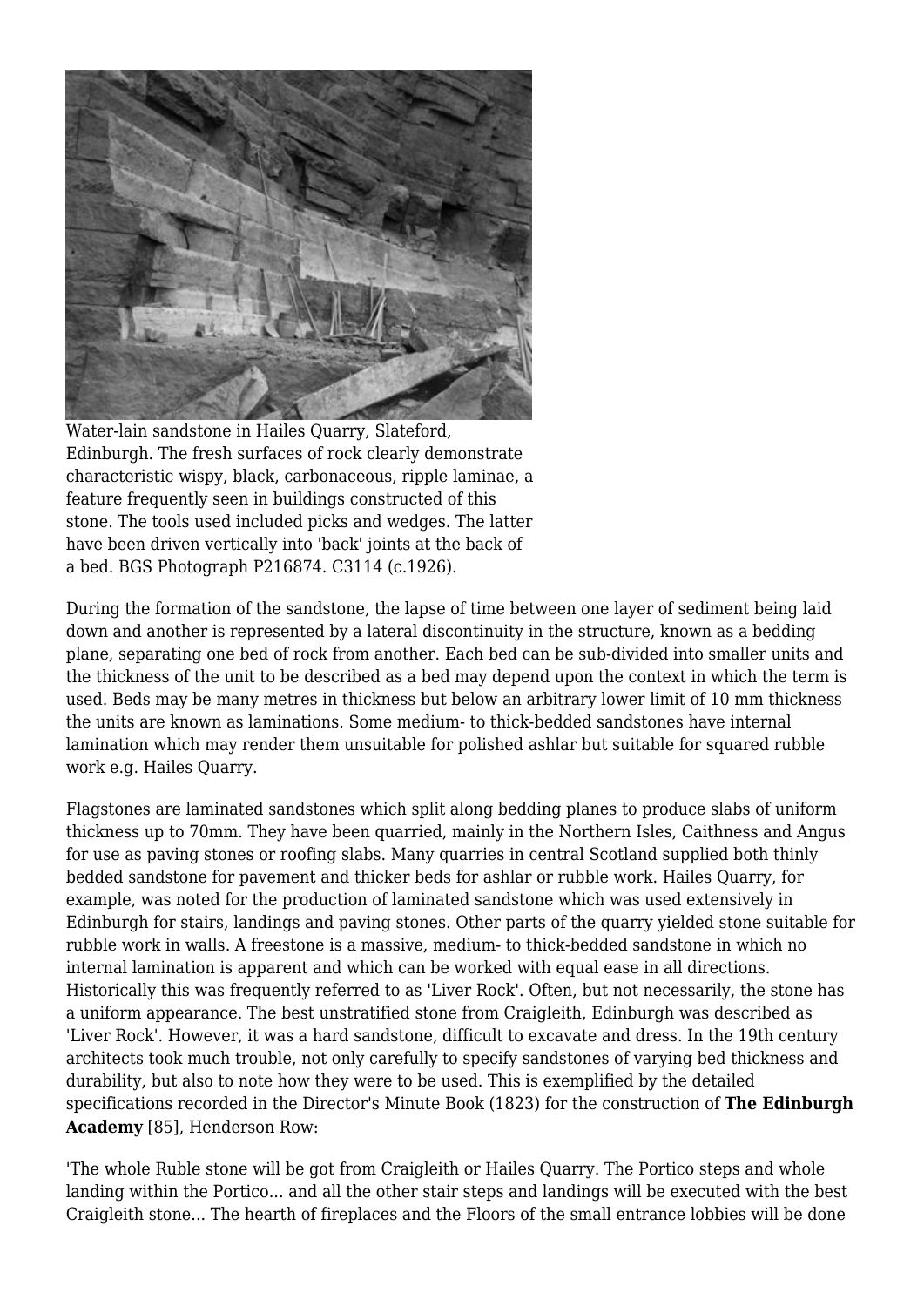with Dundee or Arbroath pavement, the whole ashlar work (Portico, Pilasters, mouldings, base etc.) on the principal front and East and West returns will be executed with the best liver rock from Collalo quarry; the remaining fronts being done with the best liver rock from Denny or Redhall Quarries.

The whole stone of whatever description used in the building must be laid upon their natural beds, and lime will be mixed up with clean sharp pit sand and pure fresh water. The whole walls and ceilings in the building will be finished with three coat plaster... The plaster lime must all be mixed with hair of the best quality, and be prepared at least six weeks before it is laid on the walls...

"The lead used in every part of the work must be cast and all of the best quality. The whole roofs of all the buildings will be covered with the best Welsh Queen slates, hung with malleable iron nails, steeped in linseed oil when hot and laid on a shouldering of haired lime…"

#### **Sedimentary structures in sandstones**



a. Flowing water carries sediment particles in suspension and these are deposited out on the lee side of the slope, where the velocities are lower. b. Due to deposition on its lee side, the slope 'moves' forward producing layers' of the form indicated so producing a cross-stratified unit. c. After the formation of one cross-stratified unit, its top is eroded and another formed above it. d. Two units of cross-stratification formed without any erosion occurring. e. Two units of cross-stratification produced by deposition and erosion, so that their tops are truncated. Sedimentary structures: the development of cross bedding in a water flow.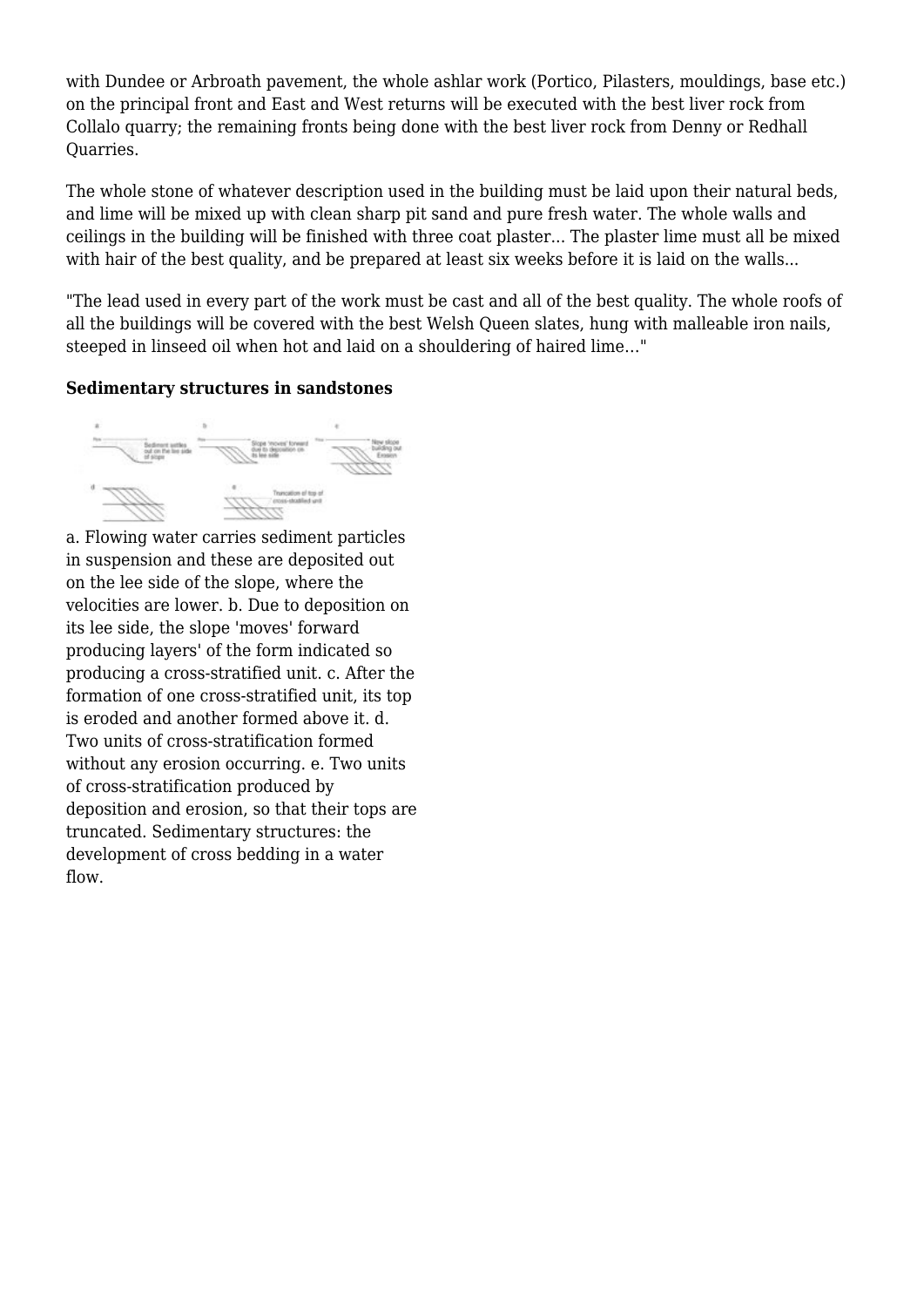

f. Three dimensional block illustrating the form of trough cross-bedding shown in (e). g. The surface characteristics of a finished ashlar block cut from the sandstone beds shown in (f). Sedimentary structures: the development of cross bedding in a water flow.



Sedimentary structures: section through an idealised large wind-blown sand dune Adapted from Brookfield, M E. 1977. The origin of bounding surfaces in ancient aeolian sandstones.

Water- or air-borne particles are subject to physical laws which determine how they are transported and deposited. In a river, for example, cobbles and pebbles (the bedload) may be rolled or bounced along the floor of a channel. Finer sediments including sands may be transported partly as the bedload and partly in suspension. The finest sediments such as silts and clays will be carried in suspension. It follows that if the velocity of the current carrying the particles in suspension is high, only the larger and denser particles will settle; as the velocity drops successively smaller and less dense particles settle. Assuming that the current wanes uniformly, the resultant sediments will exhibit graded bedding, the particles in the bed grading from coarse at the bottom to fine at the top. Features such as graded bedding observed in sandstones indicate that depositional processes millions of years ago were the same as those today. Comparisons can be made with many easily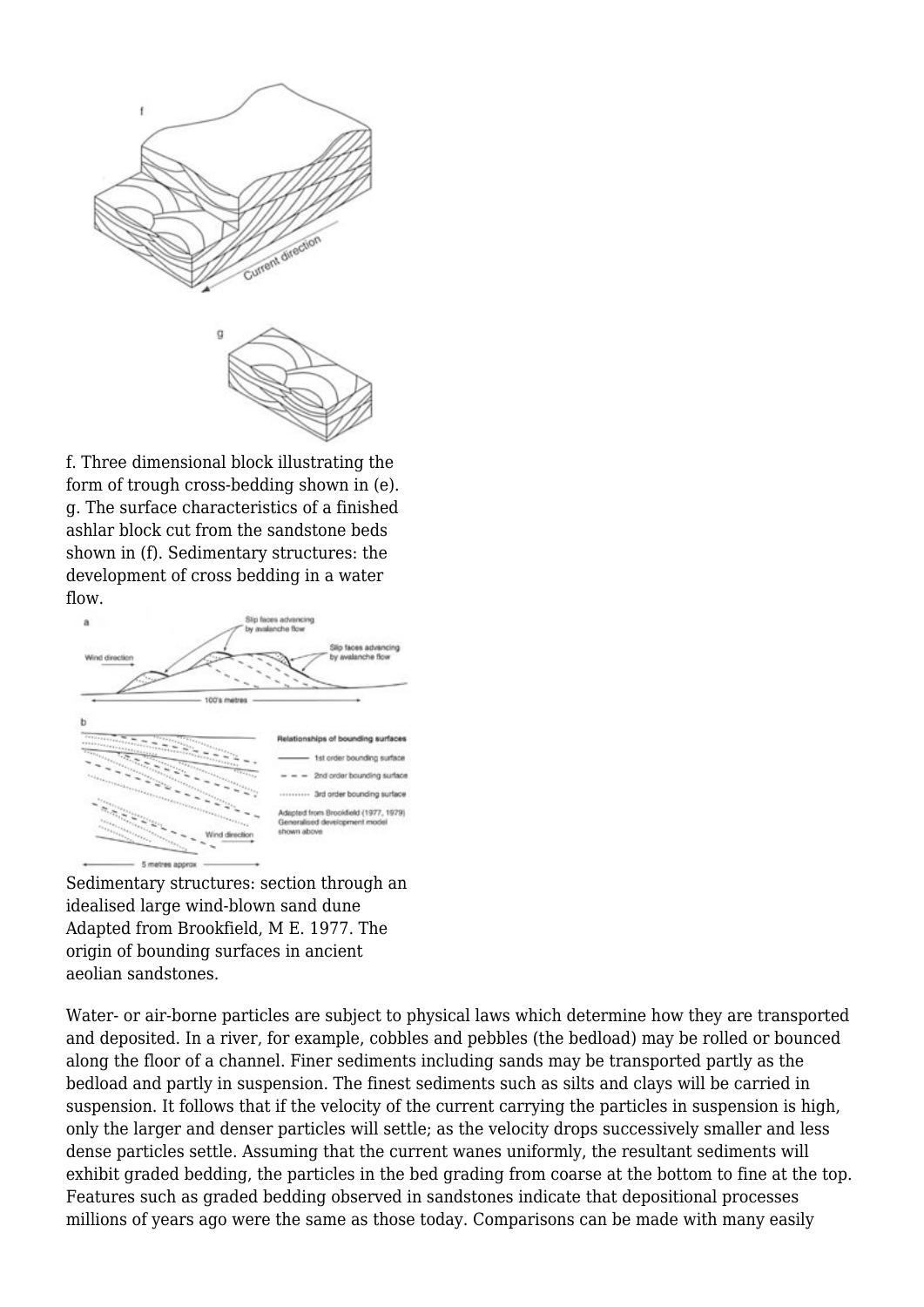observed modern sedimentary structures. For example, ripples, similar to those seen on beaches today, are seen preserved in ancient sandstones and their wavelike structures can be seen in vertical section as well as on exposed bedding planes.



Ballochmyle Quarry, Mauchline. Ayrshire. Permian red desert sandstones showing large-scale aeolian (windblown) dune-bedding. A close-up of C02912. The view shows five quarrymen standing in front of the working face. The dune-bedding is composed of three large wedges, the bounding surfaces represent a time when the underlying dune was eroded prior to the deposition of the next dune. New Red Sandstone of Permian age. The size of sandstone block that can be hewn depends on the position from which the block is taken. For example thick beds may be worked from near the top of each major wedge defined by the 2nd order bounding surfaces.



Part of a former very large dune composed of smaller migrating dunes. The three large wedges are bounded by 2nd order bounding surfaces. The surfaces represent a period of time when the underlying dune was eroded, prior to deposition of the next dune. Within each wedge fainter laminations, 3rd order bounding surfaces (best seen in the middle wedge), converge downwards. These 3rd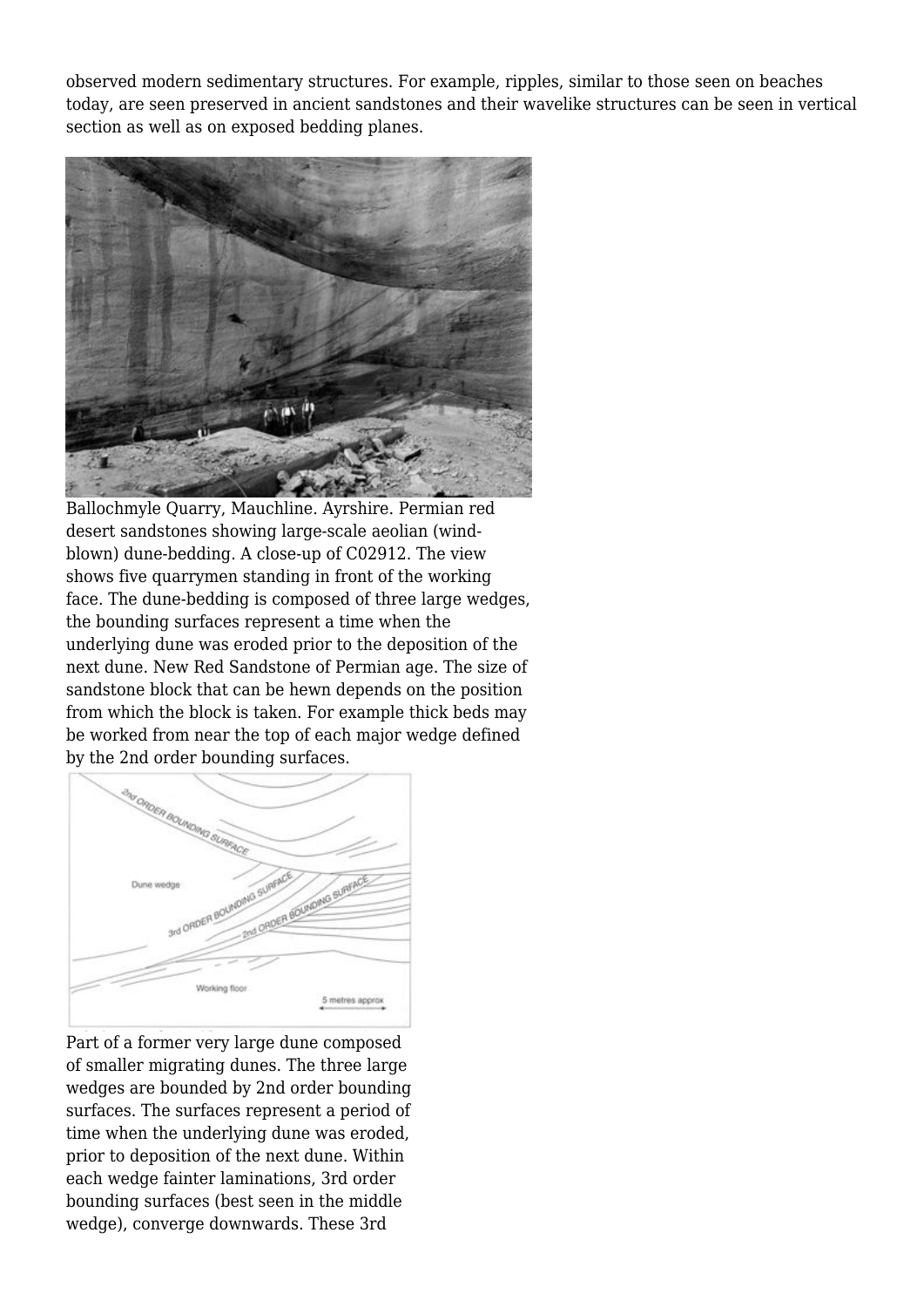order bounding surfaces dip at angles in excess of 35° and flatten out as they curve towards the base of the unit.



Ballochmyle Quarry, Mauchline. Ayrshire. New Red Sandstone (Permian) red desert sandstones showing largescale aeolian (wind-blown) dune-bedding. The huge size of the quarry is indicated by using the figures for scale - often over 64 m. deep. Access to the working face by ladder is clearly seen. Large blocks are lifted by crane powered by a vertical steam boiler. The sandstone consists of well-sorted, mostly rounded and frosted sand grains. They are red in colour due to a coating of haematite, an iron oxide.

Wave-forms on a larger scale occur in river channels and wind-blown sands, giving current-bedding (cross-bedding) and dune-bedding. Often such features may be seen in ashlar blocks and provide an interesting and aesthetically pleasing structural component to the character of the stone. The development of cross-bedding in water-laid sandstone is shown in the illustration. The tops of the waves are often eroded by the current which eventually deposits the succeeding layer, giving the wave-form a truncated appearance. This enables the orientation of the stone to be determined because the individual sand layers will tend to become parallel to the base of the bed and truncated at the top. The three dimensional appearance of commonly occurring trough cross-bedding is shown diagrammatically and in a finished ashlar block. Sometimes worm burrows are apparent, the 'tunnel' being filled with material which contrasts in texture and colour with the surrounding stone. Dewatering and slumped structures, which are commonly manifested as disturbed or convoluted bedding, may occur where quicksand conditions existed.

In dune bedding of desert sandstones the development of different orders of bounding surfaces together with the joint spacing determine how the stone may be worked. The largest dimension of block which can be removed from the quarry platform is determined by the thickness of strata lying between bounding surfaces. In turn this thickness is determined by the size of the successive sand avalanches involved in the formation of the dune.

#### **Joints**

The tendency for well-bedded sandstone to split along natural bedding planes is exploited during quarrying operations. In addition to bedding planes the rock often has two systems of joints or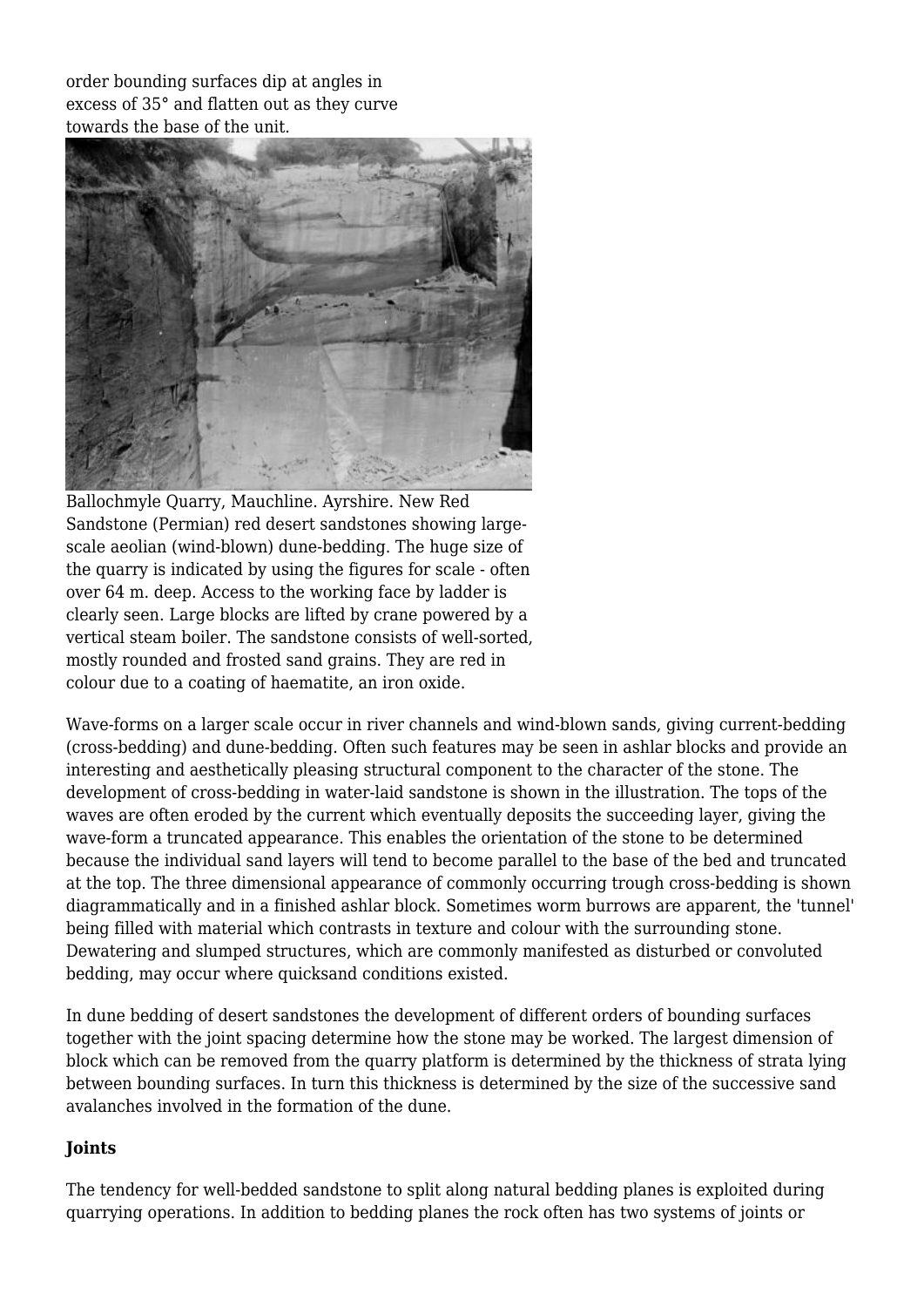cracks almost at right angles to each other. One set of joints usually runs roughly parallel to the dip direction of the strata. In quarries which usually work to the dip of strata, these joints typically cut into the face of the quarry and are known as cutters. The other joint system roughly follows the strike (i.e. at right angles to the dip of the strata) and its planes lie parallel to the quarry face. These joints are known as backs. Dip joints (cutters), strike joints (backs) and bedding planes give three natural planes of division approximately at right angles to each other by which blocks of stone can often be wedged out using a crow bar only. When the rock is very tough or the joints are very far apart, more powerful tools have to be used but even then backs and cutters usually define the shape of excavated blocks and the mode of development of a quarry'

The geological jointing together with the bedding characteristics determine the size of block which can be quarried and dressed. In turn this dictates what size of stone block can be successfully used in a building. Thus the geology of the stone must be fully appreciated and employed in the ultimate build design.

#### **Classification of sandstones: mineralogy, grain and cement composition and colour**

The appearance (colour and texture) of a sandstone in a building is dependent upon the mineralogical composition of the stone. The mineralogy and composition of both the constituent grains and pore cement should be a prime consideration not only in specification of stone for new buildings but also in planning cleaning operations. For example the use of acidic treatments may etch grains, destroy pore cements and have a serious irreversible detrimental effect on the colour of the 'cleaned' stone.

Characteristics of sandstone which are observable with a hand lens both in the field and in blocks of a building enable a classification based on the mineralogy of the detrital grains to be used. The classification is defined by the relative proportions of quartz, feldspar and rock fragments. Principal categories include quartz arenite, feldsarenite, litharenite and greywacke. Qualifiers based on the cement composition may also be used and commonly sandstones are described as siliceous (silica cement), calcareous (calcite — i.e. calcium carbonate cement) or ferruginous (iron-rich cement). A sandstone with high clay content may be referred to as argillaceous. Sandstones with a coal content are often described as carbonaceous.

The sandstones of Edinburgh's buildings are generally of fluvial or aeolian origin. Many of the local quarries yielded fluviatile quartz arenites, mineralogically mature sandstones composed predominantly of quartz grains cemented either with quartz or calcite. Typically, these sandstones appear almost white or pale grey at a distance. Some of the local sandstones are classed as litharenites which contain a proportion of a variety of lithic (rock) fragments. Stone within one quarry may show considerable variation in colour, texture, bed thickness, hardness and ability to resist weathering. The colour of the stone depends on the lithic fragments and carbonaceous material present. Sandstones with a high carbonaceous or argillaceous (clay mineral) content may be dark grey or brown. Varieties of litharenites (argillaceous sandstones) are prone to failure through the loss of surface skins or veneers.

Stone colour variation can be well illustrated with reference to former quarries such as those at Hailes and Craigleith. At Hailes the lower beds, used for rubble work, were dark grey while the upper beds were of a pinkish hue and ferruginous. There was also a bed of 'blue-grey' rock and a small amount of stone suitable for ashlar. Other quarries could be relied on to produce stone of uniform colour, as at Binny, Uphall. The highly siliceous, massive, grey 'liver rock' of Craigleith may contain dark grey carbonaceous wisps, seen to advantage in the fine columns of the **National Monument** [140], Calton Hill (Figure 2.8) and **St Andrew's** and **St George's Church** [110], George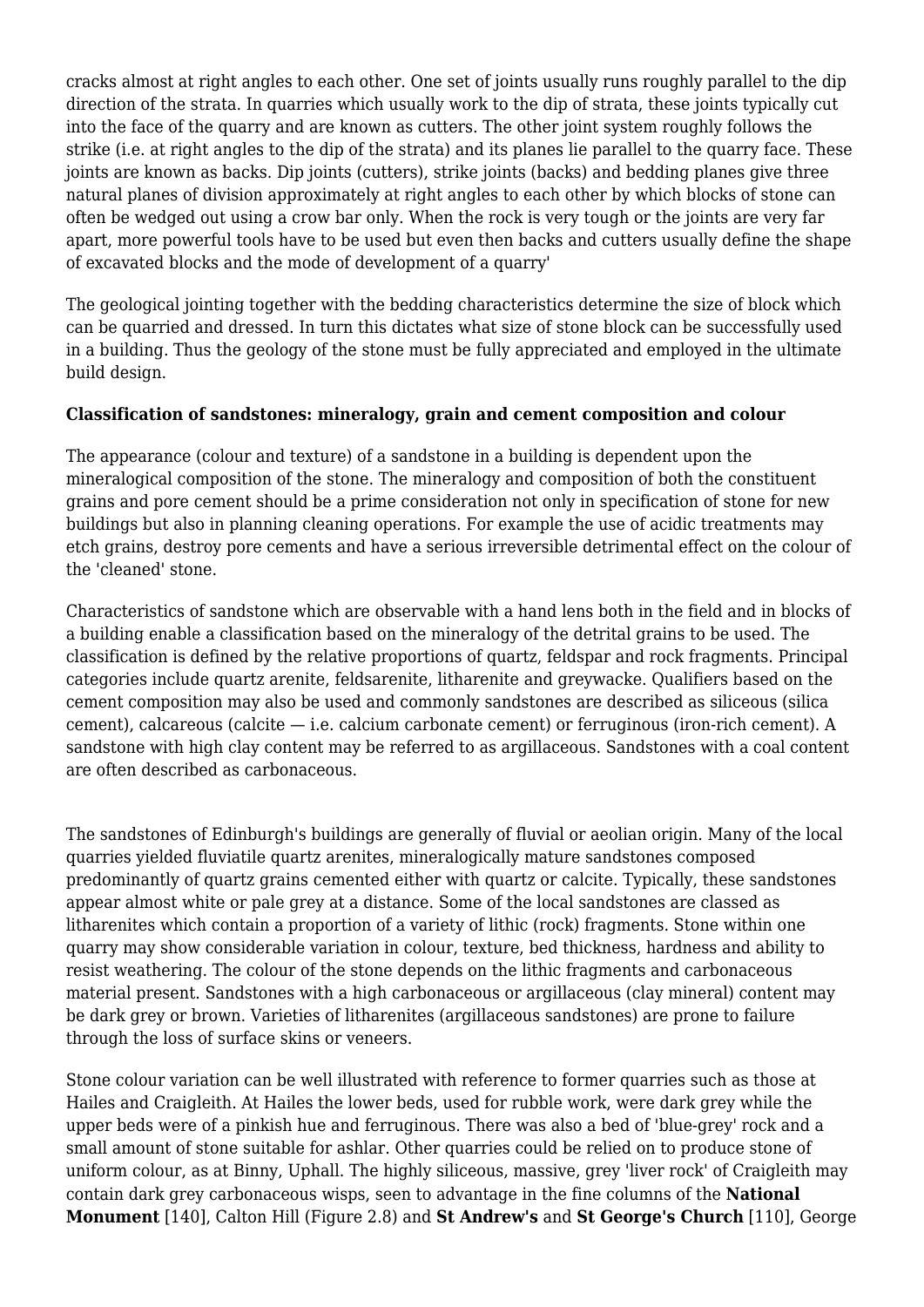Street. Light coloured sandstones, worked at Ravelston, sometimes contained ironstone concretions which, as well as being unsightly, weaken the stone when they weather out. In some modern quarries colour mottling, due to the presence of limonite is a feature of stone, seen for example in the light yellowish grey sandstone quarried from the recently reopened Newbigging Quarry, in Fife (Chapter 8). Clashach Quarry, Elgin currently yields excellent stone of colours ranging from orange to mottled brown for major developments in Edinburgh.

Both the red sandstones from the Kinnesswood Formation (formerly 'Old Red Sandstone') of the Edinburgh district and the Permian 'New Red Sandstone' of Dumfries & Galloway and Cumbria owe their colour to the oxidising regime of the semi-arid, desert conditions under which the sediments were originally deposited. Aeolian quartz arenites are often red through the presence of finely disseminated ferric oxide (haematite) which coats the grains. Only 1-2% iron is enough to produce strong colours.

Other types of sandstone (not seen in Edinburgh's buildings) include arkose (feldsarenites) and greywacke. Arkosic sandstones have a high percentage of feldspar grains that impart a pink or red colour to the stone. Greywacke is a hard, dark grey rock composed of principally of feldspar and lithic grains with a high percentage of clay matrix. Greywacke, commonly used in buildings of the south of Scotland and the Borders, owes its hardness and strength to low grade metamorphism that has affected the strata. These rocks can be durable but fracture irregularly. Such hard, dark stone has been commonly referred to as 'whin in northern England and southern Scotland. Although whin is not used as a petrological classification, it was employed formerly by geologists as a field description for dark, compact, igneous rocks such as basalt and dolerite.

The strength of a sandstone is dependent largely upon the pore cement that binds the grains together. Generally, during the process of sedimentation, the pores (spaces) between the grains become partially or wholly filled by silica, calcite, clay minerals or iron oxides. In siliceous and calcareous sandstones silica and calcite respectively form strong bonds, although carbonate cements are liable to corrosive weathering, particularly in town atmospheres. Argillaceous sandstones cemented wholly by clay minerals are generally too weak to be used as building stone. Sometimes the sand grains remain virtually uncemented and the rock may be crushed in the fingers.

**Specific rock Mineralogical name**

**Figure 1) Characteristics**<br>**Characteristics**<br>**Bedding and colour**<br>**characteristics characteristics**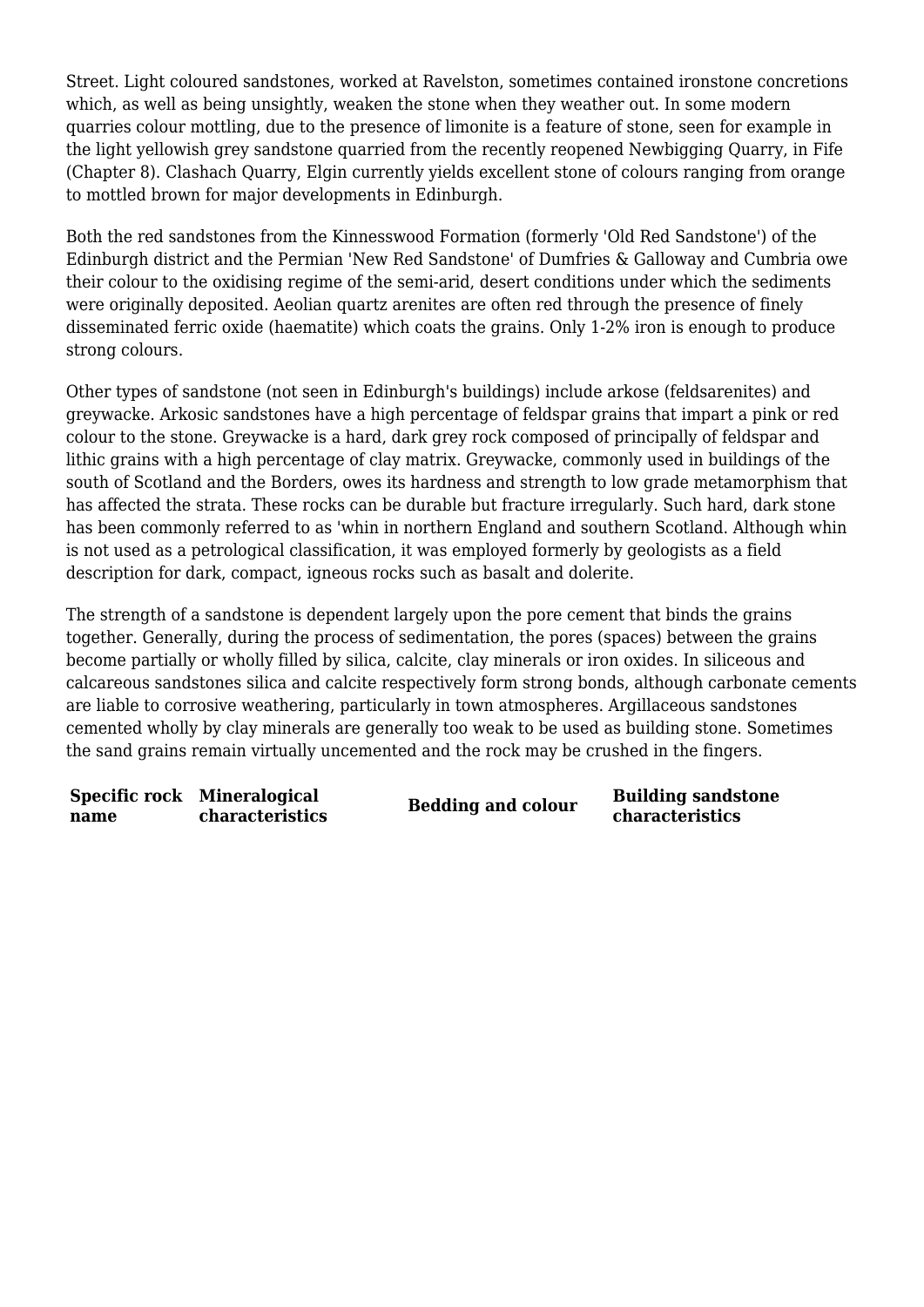| Quartz-arenite | Fluvial and marine<br>sandstones: dominantly<br>sub-rounded to sub-<br>angular quartz grains;<br>qualifiers define the<br>cement content of the<br>sandstone; siliceous<br>sandstone (silica),<br>ferruginous sandstone<br>(iron-rich cement),<br>calcareous sandstone<br>(calcite or calcium<br>carbonate cement).<br>Argillaceous sandstones<br>have a high clay content.<br>Carbonaceous sandstones and carbonaceous<br>have a coal (organic)<br>content. | May be massive<br>(unbedded) or parallel<br>bedded, planar and<br>trough cross-bedded or<br>laminated. Micaceous,<br>laminated sandstones<br>are referred to as<br>flagstones; some<br>sandstones are soft on<br>working and harden on<br>exposure; sandstones<br>with calcite and silica<br>cements are white or<br>pale grey; ferruginous<br>sandstones are brown<br>and yellow; argillaceous<br>sandstones and<br>flagstones are grey and<br>brown. | Massive sandstone hard to<br>work, may produce durable<br>ashlar; bedded sandstones,<br>particularly laminated stones<br>including flagstones, may split<br>easily; micaceous and<br>carbonaceous laminae may<br>enhance delamination<br>especially in face-bedded<br>blocks; iron-rich impurities<br>may produce yellow and<br>brown patterns; iron or<br>carbonate nodules may give<br>the stone a non-uniform<br>appearance. |
|----------------|--------------------------------------------------------------------------------------------------------------------------------------------------------------------------------------------------------------------------------------------------------------------------------------------------------------------------------------------------------------------------------------------------------------------------------------------------------------|--------------------------------------------------------------------------------------------------------------------------------------------------------------------------------------------------------------------------------------------------------------------------------------------------------------------------------------------------------------------------------------------------------------------------------------------------------|---------------------------------------------------------------------------------------------------------------------------------------------------------------------------------------------------------------------------------------------------------------------------------------------------------------------------------------------------------------------------------------------------------------------------------|
| Quartz-arenite | Desert sandstones:<br>rounded quartz grains<br>coated with hematite.                                                                                                                                                                                                                                                                                                                                                                                         | often thickly bedded;<br>black laminae and<br>streaks of manganese<br>oxide may be present.                                                                                                                                                                                                                                                                                                                                                            | Prominent dune bedding; Spacing between bounding<br>surfaces determines thickness<br>shades of red; sometimes of block; often soft to work,<br>these sandstones produce<br>ashlar blocks which harden on<br>exposure.                                                                                                                                                                                                           |
| Litharenite    | Dominantly lithic (rock)<br>grains.                                                                                                                                                                                                                                                                                                                                                                                                                          | Colour dependant on<br>constituent rock<br>fragments                                                                                                                                                                                                                                                                                                                                                                                                   | Loss of surface skins and<br>veneers may occur in<br>sandstones with high clay<br>content, leading to progessive<br>weathering. Some clays<br>absorb water leading to the<br>decomposition of exposed<br>faces.                                                                                                                                                                                                                 |

#### **Weathering**

The definition of weathering varies according to its usage in geological or masonry description. However, the geological make-up of a stone including its texture and grain and cement composition are important factors to be considered in both the natural and built environment. These characteristics may be observed both in a hand specimen and in larger structural units, for example quarry faces or ashlar masonry.

In the ground, a rock may undergo a series of weathering changes which can be classified according to the degree to which the strength of the material and the rock's mineral constituents are altered. Both physical disaggregation and chemical alteration may take place. The rock may be affected by changes in climate, burial, temperature and percolating solutions either from the surface or from depths in the earth's crust. The groundwater regime of circulating salt-bearing waters is critical. Movement of groundwater facilitates the transfer of chemicals in solution which in turn may interact with the rock constituents, affecting the strength and chemical composition of pore cements. Such processes may have acted on the body of rock for time spans of millions of years or over much shorter periods.

The relative hardness of interbedded sedimentary rocks can be observed in natural sections or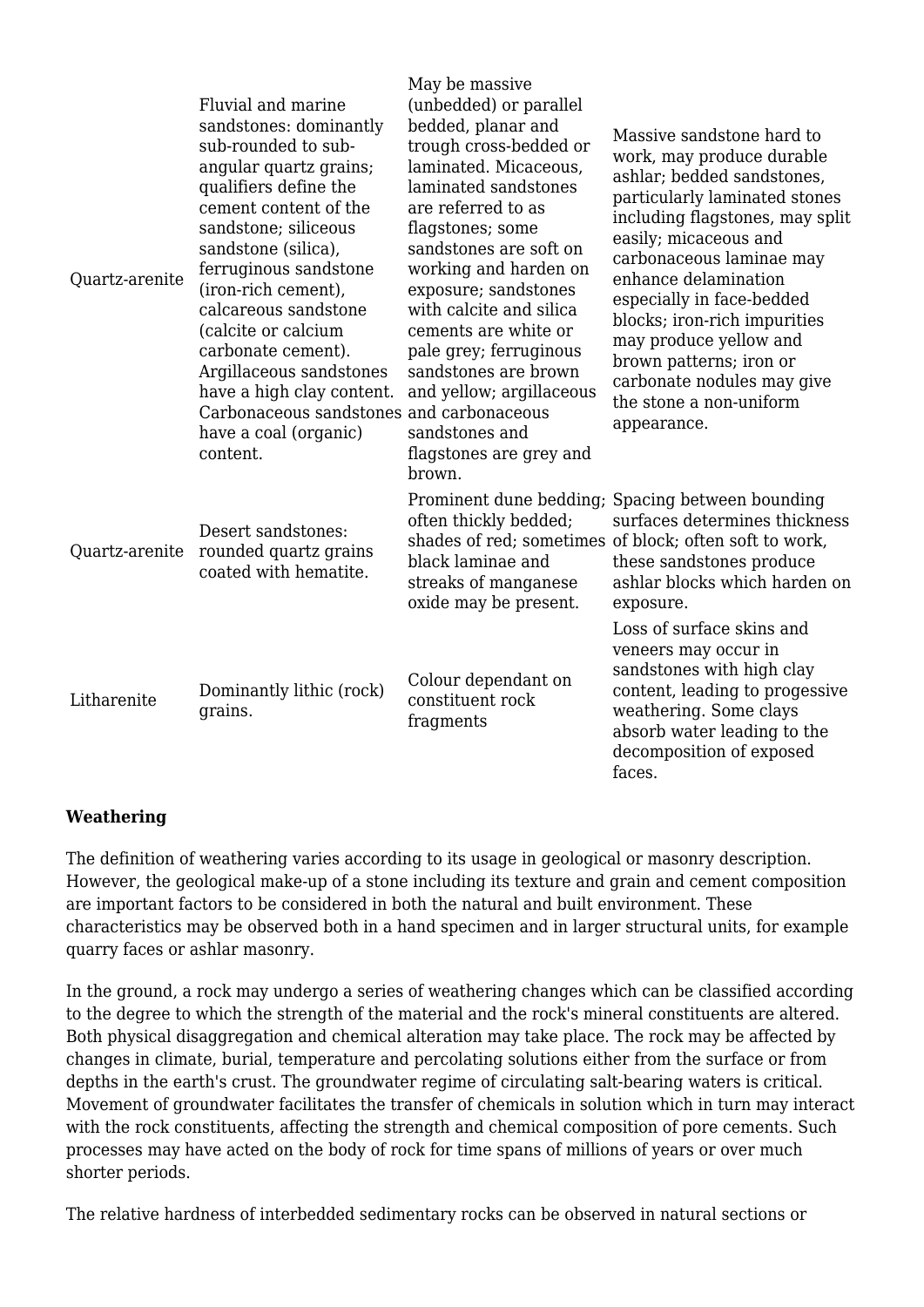quarry faces. Concentrations of flaky minerals such as micas on particular planes in the rock or variations in grain-size may reveal the natural layers or bedding formed during deposition which in turn may be exploited in winning the stone. Equally, internal planes or laminations within a single bed may be more prone to erosion. This may produce differential weathering of rock surfaces in quarry faces, natural sections and in masonry stone faces, particularly if stone is laid with beds 'on cant' (with bedding vertical).

In the built environment, stone is removed from its place of origin and regional groundwater setting and placed in an artificial position, either on the ground surface or at higher elevations. Freshly quarried stone is generally wet and full of 'quarry sap' and it is usually necessary to allow it to dry and season before it is used in a building. 'Stone that is quarried one day and built the next is in a green state, and unfit for use.'" Sometimes it is considered desirable to dress freshly quarried stone which is generally softer than its seasoned equivalent. The hardening which seasoning brings to a stone may be attributed to the movement, in solution or suspension, of small amounts of siliceous, calcareous, clay or iron-rich material. This material is drawn to the surface by capillarity and deposited when the 'quarry sap' evaporates"' and is thought to produce a kind of skin on the exterior of the seasoned stone affording some protection against weathering. However, there may be more to be said for firstly allowing stone to season, thereby allowing potentially damaging salts to be drawn to the surface before being removed by dressing." Some local stone e.g. from Redhall, was soft when first quarried. This quality was noted for rendering the stone 'very fit for the chisel and delicate carving, and the more so as it hardens on exposure to the atmosphere and retains its polish long'. Likewise Cullalo stone was particularly soft and friable but soon hardened on exposure."

Although one stone type is often used, stone of different origin, texture and composition can be employed in wall courses. However the potential for chemical interaction between stones thus placed and between stone and mortar also needs to be considered in assessing the likely performance. Commonly occurring weathering of building stone includes the development of granular dissolution where surface grains become detached to effect a loss of sharpness in tooled faces and polished ashlar. Erosion patterns around edges of the stone may develop if there is interaction between the stone and lime mortar. Delamination may occur where stone is laid 'on cant' due to the development of subsurface salt crystallisation or clay mineral expansion. Sub-surface salt crystallisation is particularly noticeable in stones subjected to total saturation where zones of salt precipitation cause efflorescence on drying out. Surface veneers and contour scaling may occur irrespective of the natural bed alignment.

### **Limestones**



Portland Roach stone with Jurassic fossil bivalves and gastropods. Ramp parapet to the west of the University of Edinburgh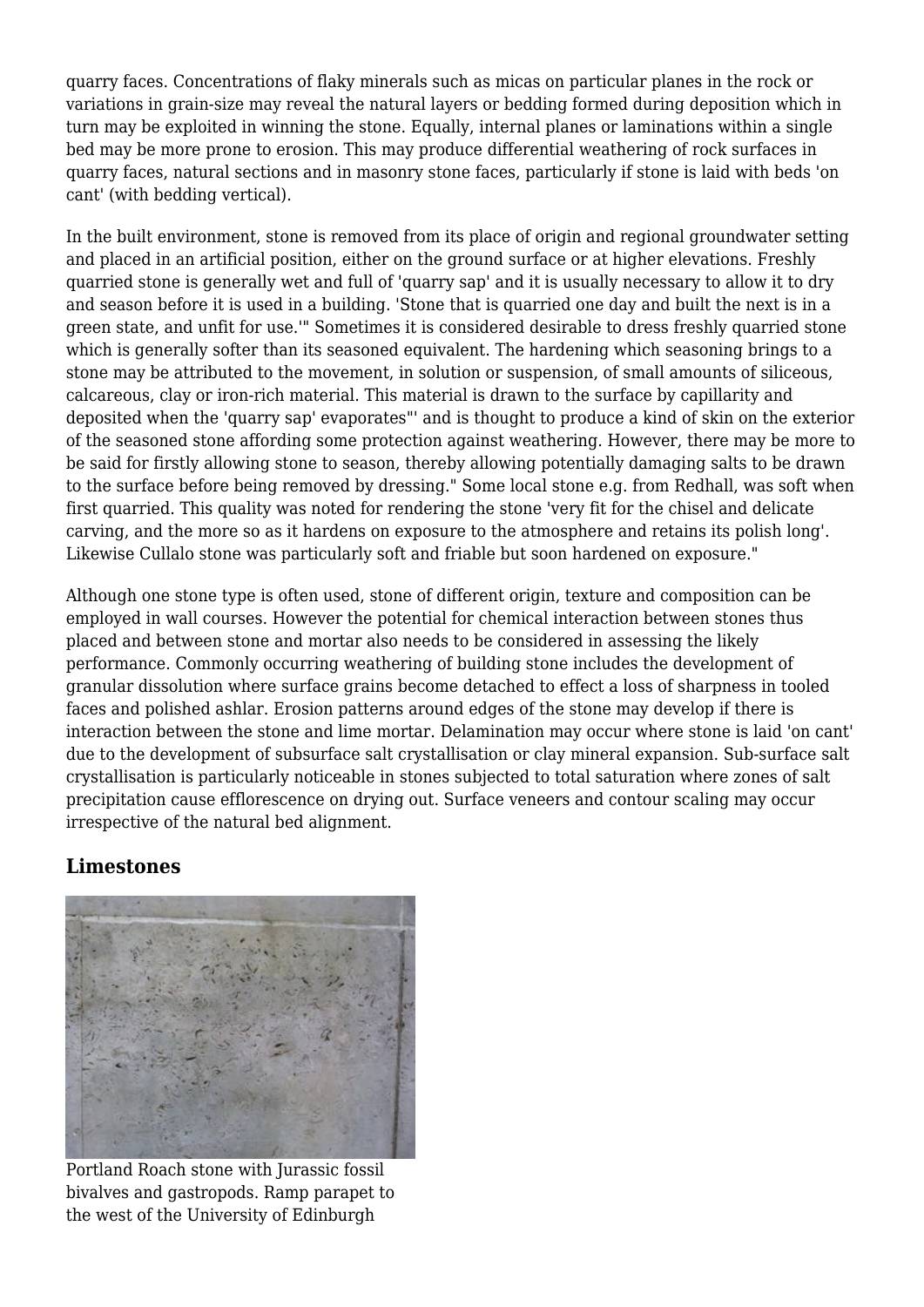#### library.

Limestones are used as a major building stone in southern Britain. In England, south of the Humber, Jurassic limestones occur in thick beds and have been extensively worked for dressed stone in the Cotswolds, the Bath area and Isle of Portland. Inevitably, high transportation costs and local availability of good quality sandstone has precluded common usage of limestone in Edinburgh. Portland Stone, a white shelly limestone of Upper Jurassic age is commonly used in many English cities. A rare example of its use in Edinburgh is the extension of the **Royal Society of Edinburgh**, No. 26 George Street (formerly Commercial Union Insurance) 1931 at the junction with Hanover Street. Fossiliferous Carboniferous limestone from England has been used as cladding of some buildings. Polished Derbydene shelly limestone from Derbyshire has been used to clad the upper courses of **No. 9 St Andrew Square** [178].

In Scotland, limestone beds are generally too thin to be quarried economically for dimensioned stone but have had a long history of usage, in the Lowlands and parts of the Borders and Highlands, as lime for agricultural purposes, in mortar and as a flux for iron smelting. Limestone was occasionally used locally in rubble construction with sandstone dressings and harling on vernacular buildings. Limestone has been mined and quarried in the past locally at Burdiehouse, Middleton and Pencaitland in the Lothians. Currently it is quarried in conjunction with shale at Dunbar for cement manufacture.

Limestone is formed by the accumulation of shells or the calcareous hard parts of marine organisms, or by the precipitation of calcium carbonate as calcite, or the evaporation of water rich in minerals depositing crystalline calcium or magnesium carbonate. During the Carboniferous Period, some 280 to 360 million years ago, the climate and topography of the Edinburgh area were very different from that of today. A sub-tropical climate and repeated invasion by shallow seas provided the environment for limestone to form. Typically limestones and associated marine mudstones are fossiliferous, making these rocks valuable for stratigraphical correlation.

The term marble, traditionally used by the building industry for any decorative limestone that will take a polish, is geologically restricted to recrystallised limestones. The latter contain new minerals formed in response to burial and heating of the rock at depths of several kilometres in the earth's crust (see Metamorphic Rocks - Marble).

### **Igneous rocks**

Igneous rocks, formed from hot molten source material known as magma, possess an essentially crystalline texture and are composed of small interlocking crystals of silicate minerals. Extrusive igneous rocks such as basalt are formed from volcanic or fissure eruption in which magma emerges through weaknesses in the earth's crust, producing irregularly layered lava flows that cool quickly in contact with the earth's surface and atmosphere. Locally, good examples of ancient basalt lava flows can be seen on Whinny Hill, Arthur's Seat. These rocks, together with tuffs and agglomerates (the pyroclastic products of the volcano), provided a ready source of building stone for the rubble work in buildings such as **St Anthony's Chapel** on Arthur's Seat, the boundary walls of **Holyrood Palace** [146] and in the oldest walls of the City **Observatory House** [138] (built 1776-1792, to the specification of James Craig, designer of the First New Town).

Intrusive igneous rocks of volcanic origin, such as dolerite, are the product of magma which fails to reach the earth's surface before solidifying. Some magma cools in pipes which feed volcanoes, forming plugs. Erosion of the earth's crust over millions of years exposes such rocks at the surface. The spectacular crag on which **Edinburgh Castle** [9] is built is an example where the surrounding sedimentary rocks have been eroded to deeper levels by ice-sheets. Magma also intrudes into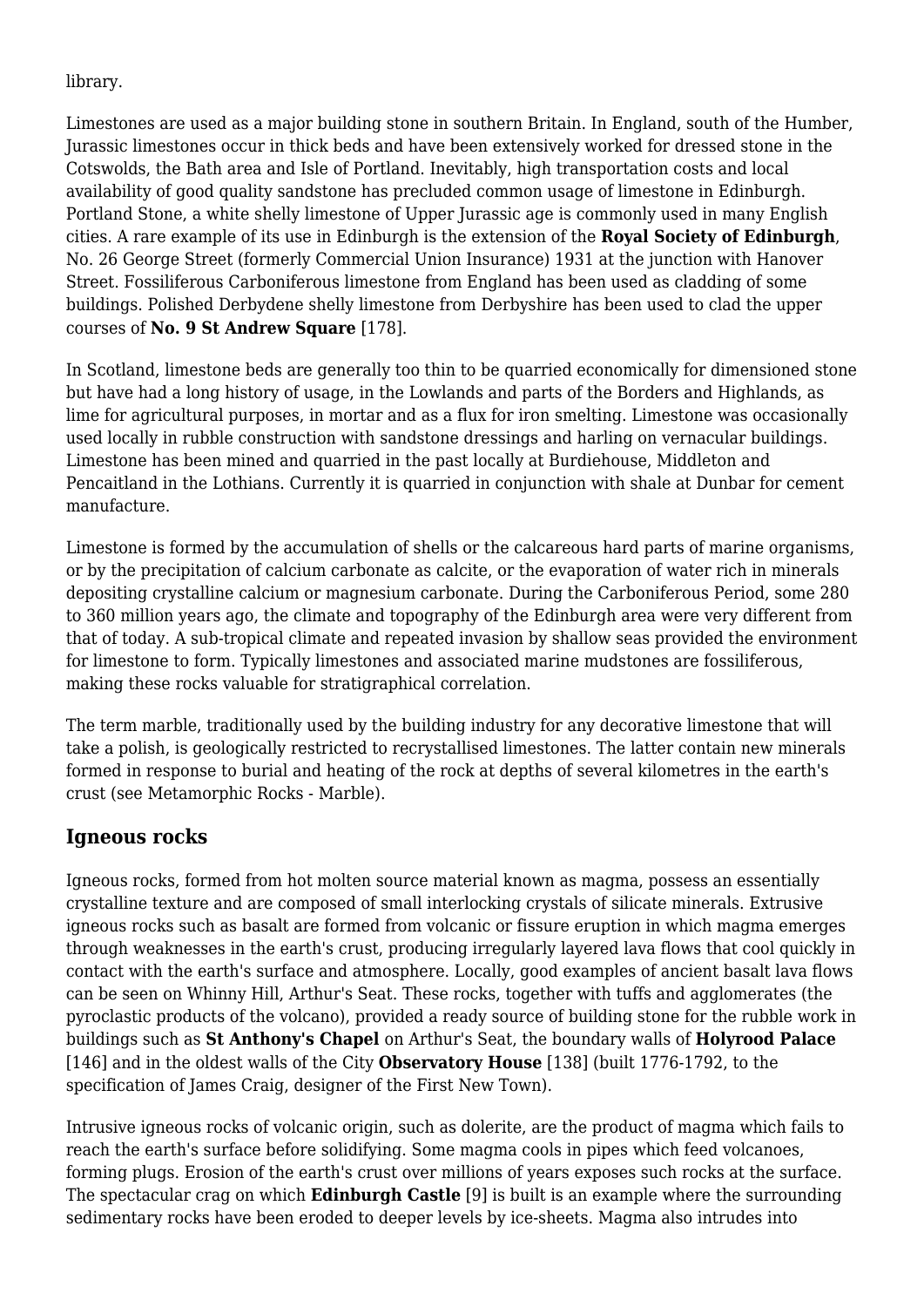natural planes of weakness within the existing rocks of the crust, forming thin sheets that are known as sills and dykes. A sill is an intrusion that lies parallel to the bedding planes of the sedimentary rocks which lie above and below it. The dolerite sill of Salisbury Crags, the prominent escarpment overlooking Holyrood Palace in Holyrood Park (Figure 1.1a), is a magnificent local example. It was here that James Hutton, (1726-1797), who inspired modern geological thinking, was able to show how the once molten magma had been injected into the surrounding sedimentary layers.'" Dykes are planar bodies of igneous rock which have intruded across the principal bedding planes of the preexisting rocks. When exposed by erosion, they often form wall-like features and are commonly relatively narrow bodies of rock, a maximum of only a few metres in thickness. Rapid cooling produces closely spaced joints, a characteristic which enables easy extraction but which limits the potential for using these rocks for dressed stonework. Such rocks are typically hard and intractable and thus are difficult to dress. Nevertheless, large quantities of durable dolerite were once extracted from Salisbury Crags both for `calsey staves' for roadmaking and for rubble work.



No. 60 George Square, built from local dolerite and pink Craigmillar sandstone. Columns are of grey micaceous sandstone.

In Edinburgh the widespread use of stone of volcanic origin in rubble walling testifies to its local abundance and availability. Typically the common varieties of basalt and dolerite are dark grey to black rocks, composed of small interlocking crystals of feldspar and magnesium- and iron-rich silicate minerals. Andesite (found in the Pentland Hills), although similar in texture to basalt, varies in colour from pale pink to red. Dolerite produces typically tough but aesthetically uninteresting stone. Rarely, it has been used in the construction of old buildings such as at **No. 82 Nicolson Street** [40] and in **George Square** [43, 45]. Dolerite together with Scottish granite (see below) was quarried extensively in the past for use as setts for paving carriageways. Although granite setts are making a welcome return to many streetscaping projects it is important to emphasise the use of appropriate base materials to prevent settlement and rock fracture. In modern times both dolerite and granite have been quarried extensively for crushed roadstone aggregate that provides roughwearing surfaces.

Relatively slow cooling of bodies of magma at depths of several kilometres permits the formation of intrusive igneous rocks composed of large interlocking crystals of minerals (visible to the naked eye). Granite and black gabbro are common Scottish examples of these medium- to coarse-grained rocks. Traditionally, granites were exploited in Aberdeenshire (e.g. Peterhead quarries — pink; and the quarries in and around Aberdeen - grey and pink) and Galloway (e.g. grey granites of Creetown and Dalbeattie). Granites from these sources have been used in buildings throughout Britain and have been exported widely.' Even in Edinburgh, the 'Sandstone City', there are fine examples of Scottish granite work in buildings, plinths and monuments. The capability of granite to withstand large loads and ability to weather well has been utilised in the construction of plinth courses and for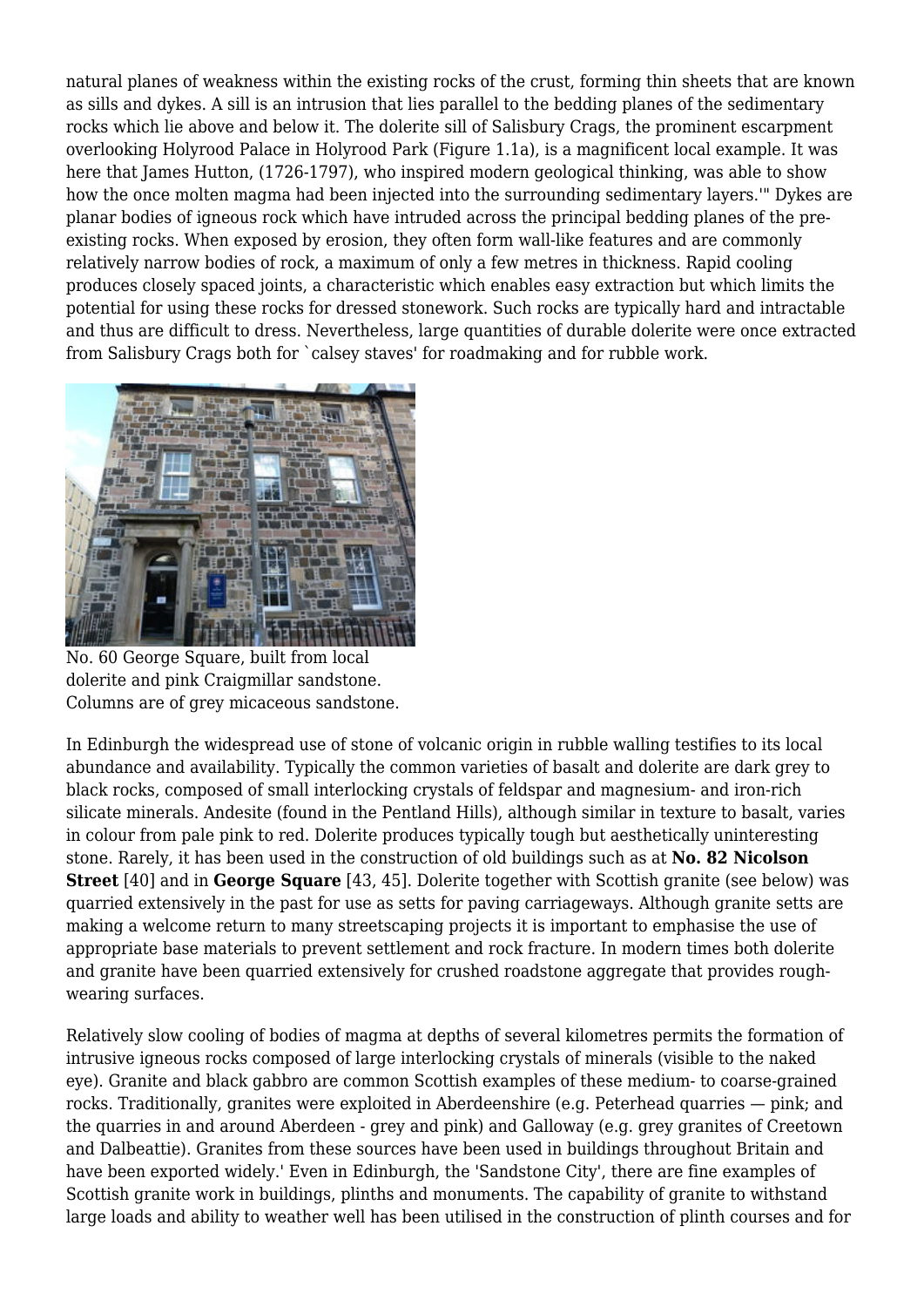functional works such as bridges and docks. In Scotland granite is currently worked at Tormore Quarry, Ross of Mull and at Easter Delfour, Kincraig.



Greyfriars Bobby, Candlemaker Row. Bronze sculpture sits on a plinth of polished Cumbrian Shap Granite with prominent pink feldspar crystals.

A general (geologically sensu lato) definition of granites embraces all medium- to coarse-grained, light-coloured igneous rocks with at least 5% quartz. Individual crystals should be discernible with the naked eye. Compositionally, granites contain between 55 to 75% silica. The mineralogy of the granite group comprises quartz and silicate minerals including orthoclase and plagioclase feldspar, muscovite (white) mica, biotite (black) mica and amphibole. The crystal size has a direct bearing on the purpose to which the stone will be used. Thus fine-grained varieties may weather better and be less liable to spilling in monumental and building work than coarse grained types. Porphyritic textures, in which large crystals, usually of feldspar, occur in a fine-grained groundmass tend to be of less value for setts and roadstone but can be used to striking effect in ornamental work. The large crystals display the variation in the natural colours of the rock's constituent minerals, a characteristic utilised to advantage in monumental work and for decorative purposes in buildings. Colours vary from grey to pink according the proportion of pink feldspar in the rock. An example is pink granite from Shap, Cumbria which can be seen in the columns of the portico of **St Mary's Cathedral**[69], Palmerston Place. Black biotite and dark green minerals such as amphibole may give a variegated appearance to polished granites.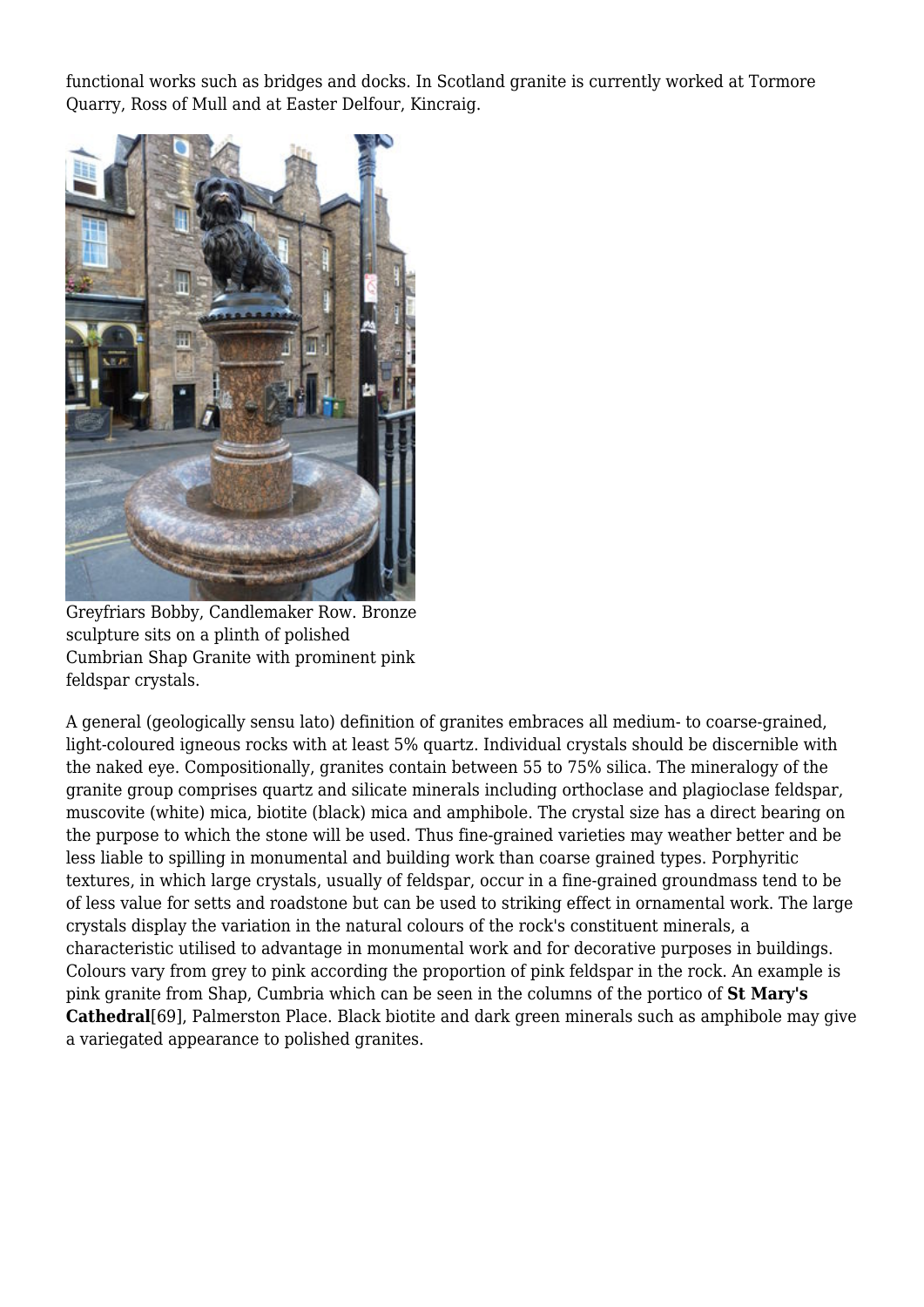

Black Scandanavian Larvikite forms cladding round the base of the University of Edinburgh library.

Granites and a wide range of other medium- to coarse-grained igneous rock types, including many imports from overseas, have been used in recent years as polished cladding to concrete structures. In coarse-grained igneous rocks the cohesive texture of interlocking crystals prevents the plucking out of grains during polishing and enables a brilliant finish to be achieved. This contrasts with the matt finishes of`polished' sandstone ashlar in which surface grains are more likely to be dislodged. The use of trade names, which may embrace many geologically different rock types, makes it a difficult task to determine the precise sources of these stones. An example is the Swedish black 'Bon Accord' granite which has been used quite commonly in the city. At **No. 9 St Andrew Square** [178] (see above) polished 'Bon Accord' stone may be seen at street level. Inappropriate use of imported inferior rock types (e.g. the Portuguese granite recently used in the **Waverley Market** development (1984) is exhibiting noticeable pyrite staining) should be guarded against but should not discourage the use of good quality materials of either indigenous or foreign origin. There are many examples of imaginative use of imported rock types such as polished larvikite (a Norwegian syenite exhibiting a brilliant blue sheen), as in the superb columns which frame the entrance to the **Scottish Life Assurance Company** [112] 2 North St David Street.

### **Metamorphic rocks**

When rocks are subjected to high temperatures and stresses deep within the earth's crust their physical characteristics may be changed. This process, known as metamorphism, produces crystalline rocks containing new minerals and exhibiting new textures. Although the rocks are often tougher and stronger than the original rocks they may be more brittle and susceptible to fracture. A wide range of metamorphic rocks can be formed according to the depth of burial in the earth's crust (in the order of tens of kilometres) and temperatures (up to 900° C) to which rocks are subjected. Although the texture and mineralogy of a metamorphosed rock are used to determine the degree (grade) of metamorphism, the mineralogy of the original material also has to be considered. The principal metamorphic rock type seen in Edinburgh's buildings is slate used in roofing. There are also many examples of polished marble for monumental and interior use.

#### **Slate**

For roofing, slates are the most commonly used low grade, fine-grained metamorphic rocks. They have been extensively quarried in Scotland, principally at Easdale and Ballachulish, Cumbria and Wales. They commonly occur in varying shades of purple, grey and green and originate from mudstones (fine-grained sediments, which possessed natural bedding and lamination). When the mudstones are subjected to lateral compression and folded, new minerals, usually mica and chlorite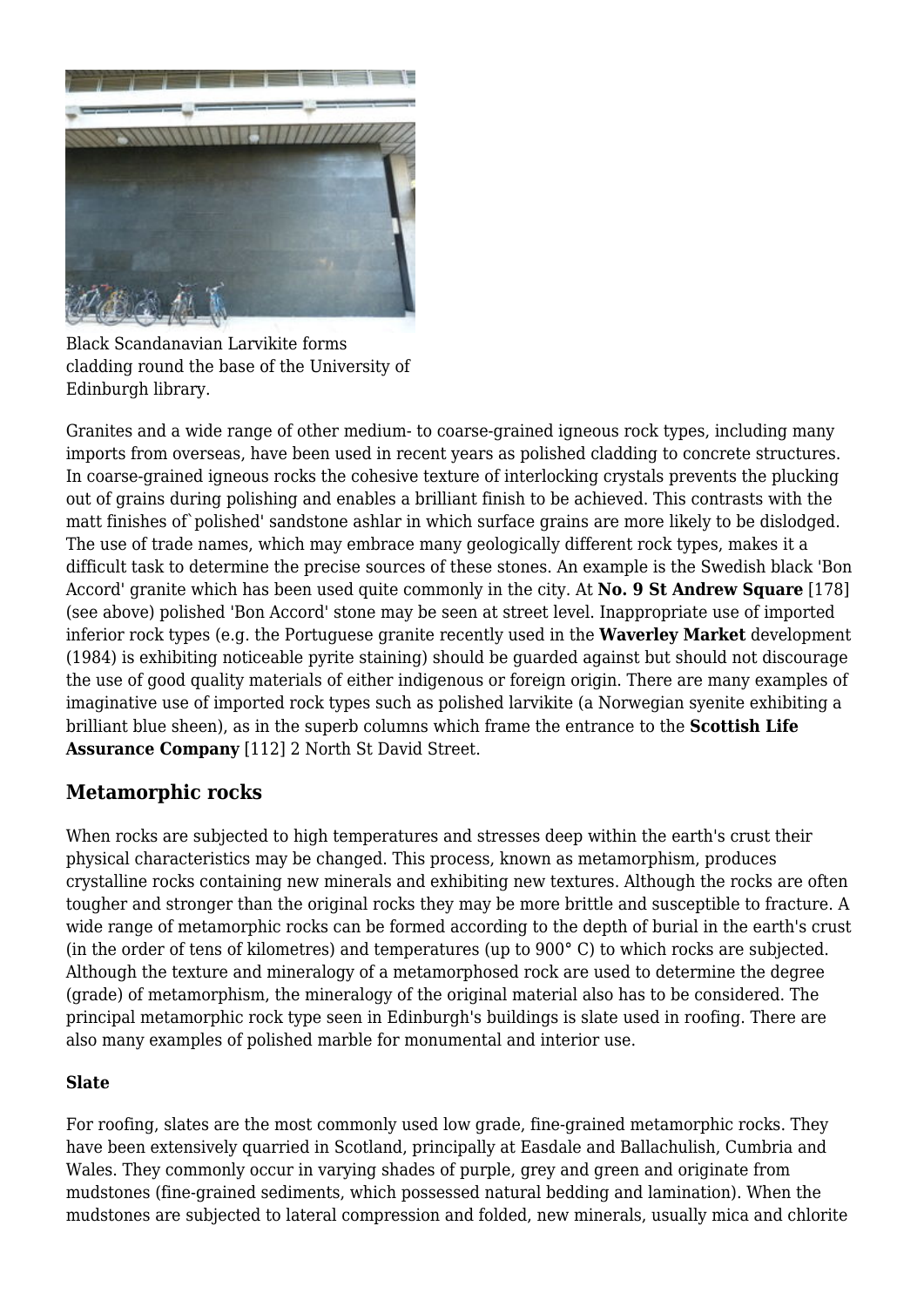form along planes normal to the direction of the compression and parallel to fold axes to develop slaty cleavage.

Slates usually split or cleave easily along this direction and sometimes the new minerals impart a sheen to the freshly cleaved faces. The process of metamorphism imparts a strength to the rock and the slaty cleavage, although rendering the material quite unsuitable for use as dressed stone, enables thin slabs to be split for roofing. Not all slates require to be cut to the same size and, in Scotland, a common practice was to use slabs of diminishing size on a roof, thus more fully utilising the available resource. Green and black slates are still available from Cumbria and are used for facing and paving as well as roofing. Despite a long and successful history of slate quarrying and the existence of suitable resources there are no currently operational Scottish slate quarries.

#### **Marble**

Other forms of metamorphic rock used for building stone, particularly for interior finishes include marbles. These rocks originate from limestones and their colour, mineralogy and texture are dependent on the composition of the original rock. In Scotland, marbles have been quarried on a small scale for ornamental and decorative purposes. 'Marble' has been used traditionally by quarrymen and stone masons to describe some limestones which are comparable as building materials to marbles, particularly in their ability to take a polish. True marbles are limestones which have been subjected to sufficiently high temperatures within the earth's crust to crystallise the rock, producing a tough, fine-grained stone which can be sawn and polished, providing an impervious and decorative surface.

Metamorphism of impure limestones has commonly resulted in the development of coloured marbles in which colourful silicate minerals such as serpentine minerals are present. Coloured marble, composed of serpentine and calcite, (the rock is geologically known as ophicalcite), was formerly quarried on Iona (the Iona Marble) and large quantities were sent to Leith and London.' Marble currently worked at Ledmore near Lairg (Ledmore North Quarry) is operated by Ledmore Marble Ltd. This stone commonly displays yellow, green and blue colour mottling, formed during metamorphism by the movement of mineral-rich fluids along small discontinuous joints. Block-size in the quarry is determined by the larger more continuous joints. Slabs can be cut to dimensions of a few metres, making the material suitable for panel work and interior floors. The floor of the entrance hall to **Longmore House** (Historic Scotland), Salisbury Place, is a fine example of polished Ledmore Marble.

#### Retrieved from

'[http://earthwise.bgs.ac.uk/index.php?title=Building\\_stones\\_of\\_Edinburgh:\\_geological\\_characteristic](http://earthwise.bgs.ac.uk/index.php?title=Building_stones_of_Edinburgh:_geological_characteristics_of_building_stones&oldid=23513) s of building stones&oldid=23513' [Category](http://earthwise.bgs.ac.uk/index.php/Special:Categories):

[Mineral resources](http://earthwise.bgs.ac.uk/index.php/Category:Mineral_resources)

# **Navigation menu**

### **Personal tools**

- Not logged in
- [Talk](http://earthwise.bgs.ac.uk/index.php/Special:MyTalk)
- [Contributions](http://earthwise.bgs.ac.uk/index.php/Special:MyContributions)
- [Log in](http://earthwise.bgs.ac.uk/index.php?title=Special:UserLogin&returnto=Building+stones+of+Edinburgh%3A+geological+characteristics+of+building+stones&returntoquery=action%3Dmpdf)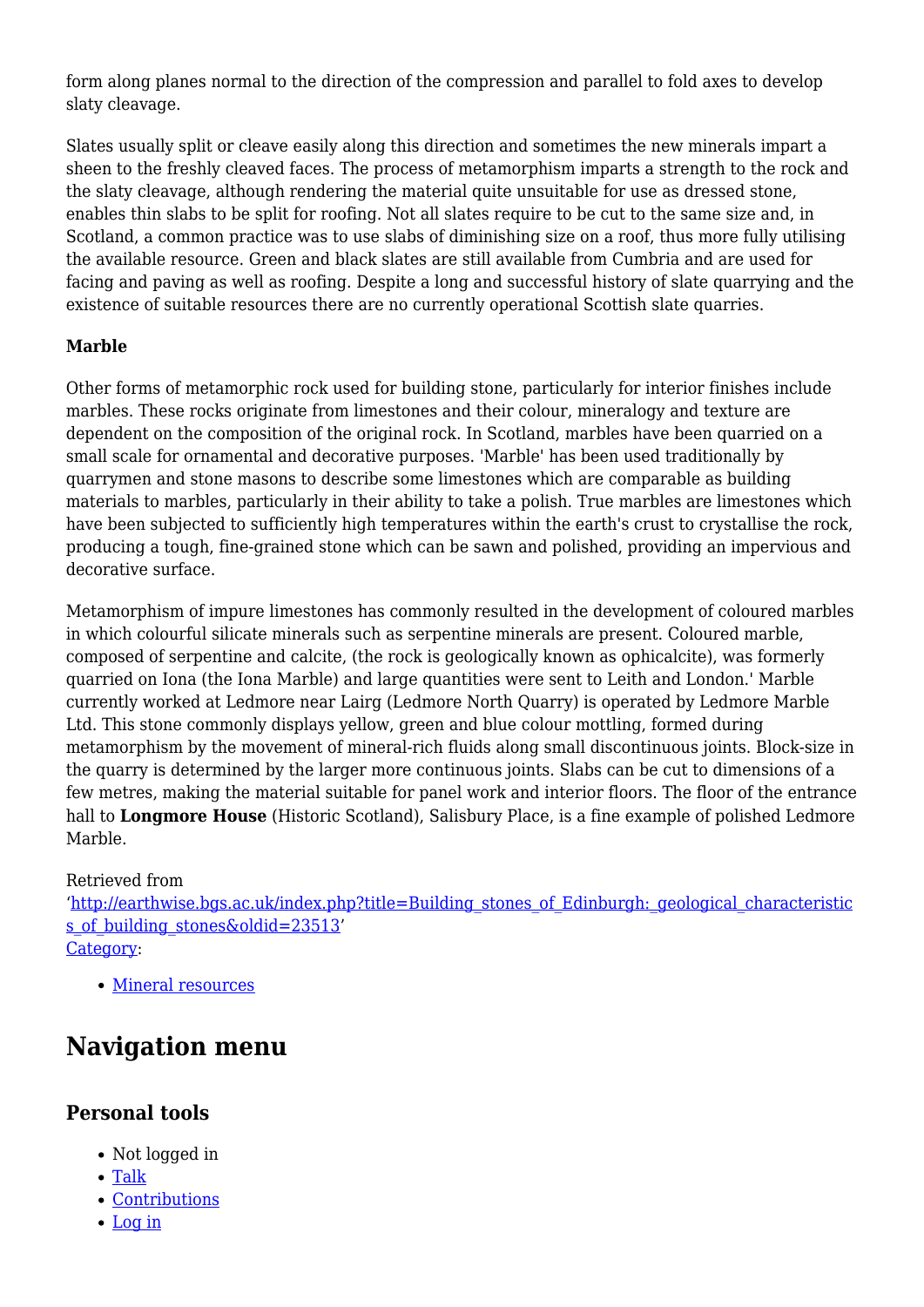[Request account](http://earthwise.bgs.ac.uk/index.php/Special:RequestAccount)

## **Namespaces**

- [Page](http://earthwise.bgs.ac.uk/index.php/Building_stones_of_Edinburgh:_geological_characteristics_of_building_stones)
- [Discussion](http://earthwise.bgs.ac.uk/index.php?title=Talk:Building_stones_of_Edinburgh:_geological_characteristics_of_building_stones&action=edit&redlink=1)

 $\Box$ 

# **Variants**

# **Views**

- [Read](http://earthwise.bgs.ac.uk/index.php/Building_stones_of_Edinburgh:_geological_characteristics_of_building_stones)
- [Edit](http://earthwise.bgs.ac.uk/index.php?title=Building_stones_of_Edinburgh:_geological_characteristics_of_building_stones&action=edit)
- [View history](http://earthwise.bgs.ac.uk/index.php?title=Building_stones_of_Edinburgh:_geological_characteristics_of_building_stones&action=history)
- [PDF Export](http://earthwise.bgs.ac.uk/index.php?title=Building_stones_of_Edinburgh:_geological_characteristics_of_building_stones&action=mpdf)

 $\Box$ 

# **More**

# **Search**

Search Go

## **Navigation**

- [Main page](http://earthwise.bgs.ac.uk/index.php/Main_Page)
- [Recent changes](http://earthwise.bgs.ac.uk/index.php/Special:RecentChanges)
- [Random page](http://earthwise.bgs.ac.uk/index.php/Special:Random)
- [Help about MediaWiki](https://www.mediawiki.org/wiki/Special:MyLanguage/Help:Contents)

# **Tools**

- [What links here](http://earthwise.bgs.ac.uk/index.php/Special:WhatLinksHere/Building_stones_of_Edinburgh:_geological_characteristics_of_building_stones)
- [Related changes](http://earthwise.bgs.ac.uk/index.php/Special:RecentChangesLinked/Building_stones_of_Edinburgh:_geological_characteristics_of_building_stones)
- [Special pages](http://earthwise.bgs.ac.uk/index.php/Special:SpecialPages)
- [Permanent link](http://earthwise.bgs.ac.uk/index.php?title=Building_stones_of_Edinburgh:_geological_characteristics_of_building_stones&oldid=23513)
- [Page information](http://earthwise.bgs.ac.uk/index.php?title=Building_stones_of_Edinburgh:_geological_characteristics_of_building_stones&action=info)
- [Cite this page](http://earthwise.bgs.ac.uk/index.php?title=Special:CiteThisPage&page=Building_stones_of_Edinburgh%3A_geological_characteristics_of_building_stones&id=23513)
- [Browse properties](http://earthwise.bgs.ac.uk/index.php/Special:Browse/:Building-5Fstones-5Fof-5FEdinburgh:-5Fgeological-5Fcharacteristics-5Fof-5Fbuilding-5Fstones)
- This page was last modified on 24 November 2015, at 11:01.
- [Privacy policy](http://earthwise.bgs.ac.uk/index.php/Earthwise:Privacy_policy)
- [About Earthwise](http://earthwise.bgs.ac.uk/index.php/Earthwise:About)
- [Disclaimers](http://earthwise.bgs.ac.uk/index.php/Earthwise:General_disclaimer)